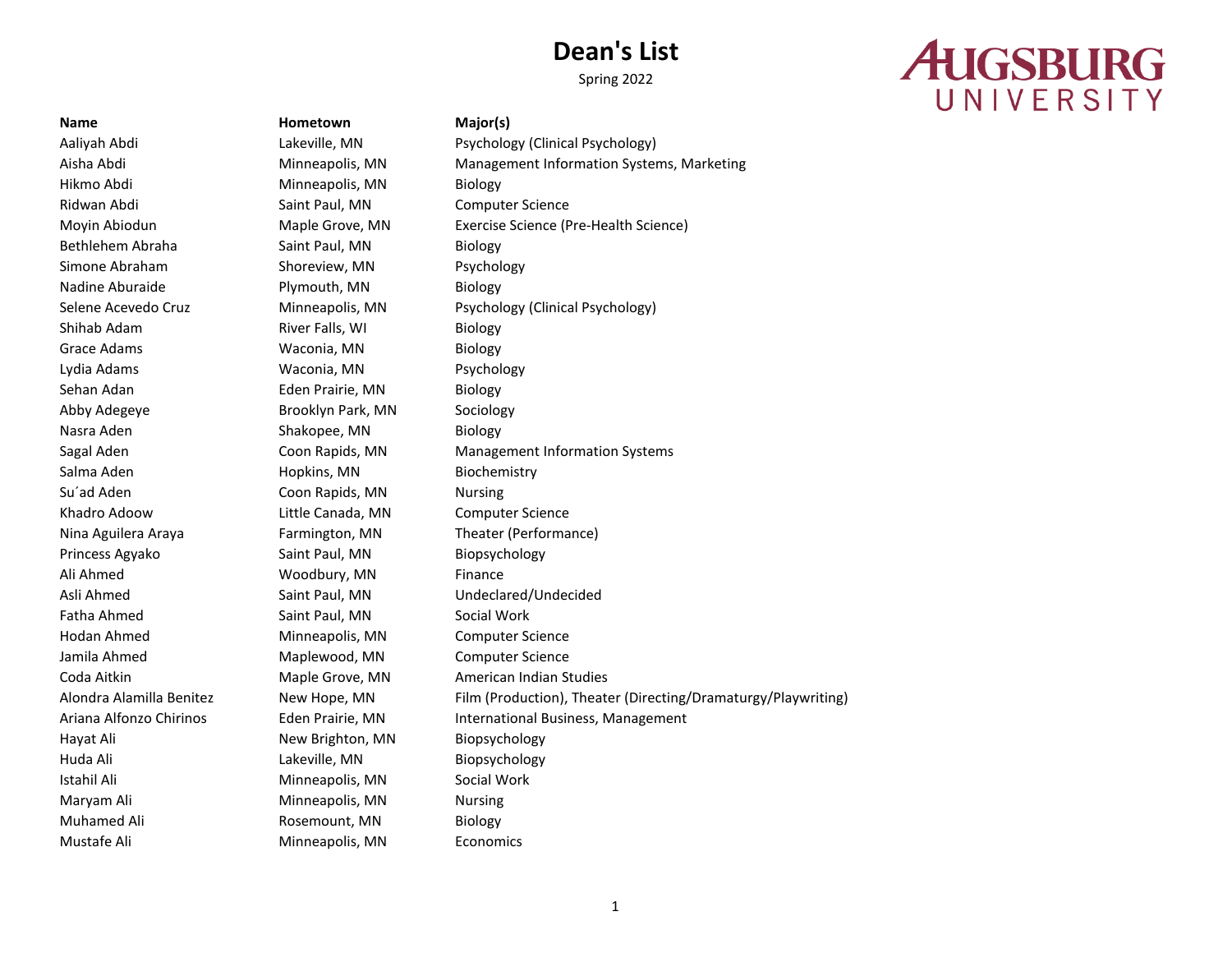Spring 2022

# **AUGSBURG** UNIVERSITY

## **Name Hometown Major(s)**

Nasra Ali **Portland, OR** Biology Emma Allen Clintonville, WI Social Work Olivia Allery Sheyenne, ND Social Work Sergio Alvarez Tapia Coon Rapids, MN Computer Science Ngame-Mwene Amutenya Windhoek, Namibia Biology Lydia Anderson Minneapolis, MN Social Work Jeremy Andrew Northfield, MN English (Creative Writing) Jack Andrews **White Bear Lk, MN** Psychology Sabdi Antunez Romero Inver Grove, MN Marketing Vero Arellano Martinez Saint Paul, MN Sociology Leon Armbruster Minneapolis, MN Physics, Mathematics Derek Ashland Lakeville, MN Marketing Ayrton Aust Coon Rapids, MN Exercise Science Kai Avila **Minneapolis, MN** Spanish Daniel Avre **Minneapolis**, MN Sociology Mohamed Ayanle **Richfield, MN** Biology Obehi Ayinla **Byron**, MN Nursing Sumaiya Azeez Coon Rapids, MN Communication Studies Destiny Azonwu Saint Paul, MN Graphic Design Brandon Bakke Mankato, MN Psychology Kane Balance **St Louis Park, MN** Accounting Maxwell Bannister Minneapolis, MN Biology, Chemistry Zoe Barany Brookfield, WI Environmental Studies Melissa Barber **Minneapolis**, MN Management Loise Barhayiga **Brooklyn Park, MN** Biology Isabelle Barr **River Falls**, WI Social Work

Payton Allen **Minneapolis, MN** Exercise Science (Pre-Health Science) Bryam Alvarado **Apple Valley, MN** Business Administration/Economics (combined major) Aleyda Alvares Bran Saint Paul, MN Psychology (Clinical Psychology) Roseline Ameyaw Crystal, MN Psychology (Clinical Psychology) Zeldie Anderson Farmington, MN Theater (Design/Technical), Social Work Erica Arnesen Woodbury, MN Mathematics, Computer Science Getinat Asfaw Minneapolis, MN Business Administration/Economics (combined major), Marketing Katia Balbuena-Mendoza Saint Paul, MN Elementary Education (Communication Arts) Sammie Balint **Minneapolis, MN** Psychology (Psychology and Law)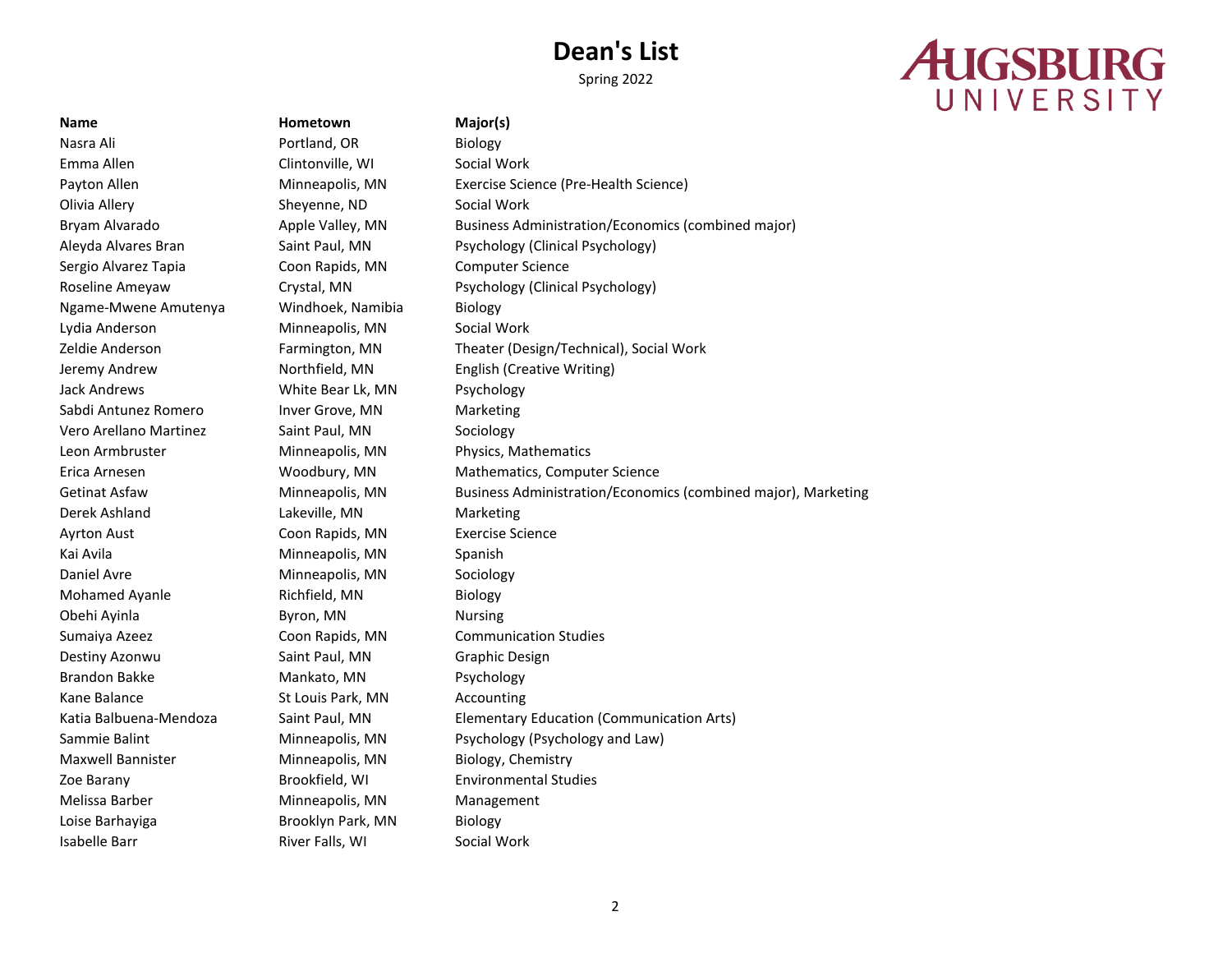Spring 2022

# **AUGSBURG** UNIVERSITY

Jo Boyer **Eagan, MN** Management

**Name Hometown Major(s)** Bella Barrientes **Minneapolis, MN** Graphic Design Brittany Bauer **Andover, MN** Biology Mayali Bauer **Saint Paul, MN** Computer Science John Baumgart Willmar, MN Finance Debi Bayisa SAINT PAUL, MN Social Work Taw Bee Saint Paul, MN Biology Kiki Beeskow **Minneapolis, MN** Social Work Gillian Beilke **Watertown, MN** Finance Linus Bendel-Stenzel Edina, MN Computer Science Derrianah Benton Brooklyn Ctr, MN Management Rahwa Berhane Minneapolis, MN Psychology Adriana Berrezueta Robbinsdale, MN Biology William Bestler Falcon Heights, MN Marketing Christopher Bigalk Annandale, MN Nursing Emile Biggs Saint Paul, MN Biopsychology Isabelle Birk Sauk Rapids, MN Sociology Jim Blanda White Bear Lk, MN Finance Olivia Boe Stewartville, MN Economics

Nurudin Barre Shakopee, MN Political Science (Pre-Law) Maggie Barringer Cottage Grove, MN Elementary Education Amanda Barsness Lindstrom, MN Theater (Directing/Dramaturgy/Playwriting), Spanish Percy Bartelt **Lake Crystal, MN** New Media, Film (Production) Brenden Baty Lakeville, MN Undeclared/Undecided Ryan Beagan Blaine, MN Special Education: Academic Behavioral Strategist Giuliana Beckwith **Otsego, MN** Political Science (Public Policy/Political Change) Fritz Belisle **Red Wing, MN** Finance, Management Morgan Benson Circle Pines, MN Psychology (Clinical Psychology) Beau Bibeau White Bear Lk, MN Exercise Science (Pre-Health Science) Seth Bintliff **Inver Grove, MN** Psychology (Clinical Psychology) Parker Blake Champlin, MN Management Information Systems Jessica Boardley Robbinsdale, MN Elementary Education Olivia Bonshire Minnetonka, MN Music (Music Business) Teryn Bosek **Alexandria, MN** International Relations, Psychology Nina Bosompem Maplewood, MN Political Science (Pre-Law)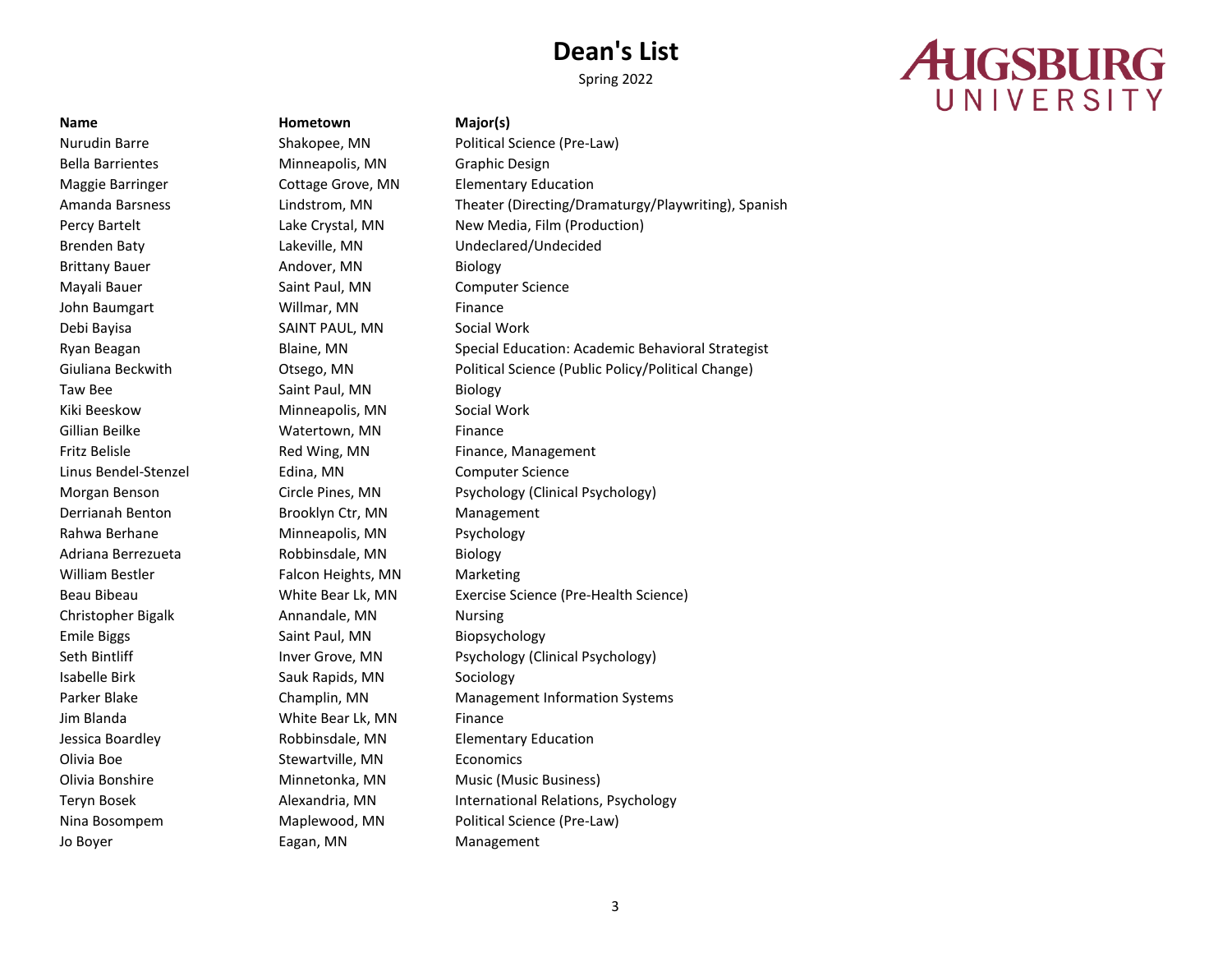Spring 2022

# **AUGSBURG** UNIVERSITY

Jade Boysen **Rochester, MN** Physics, Mathematics Jordan Brockberg **Rochester, MN** Nursing Madeleine Bronner Hudson, WI Communication Studies Demarcus Brooks Minneapolis, MN Music Jaxon Brumbaugh Robbinsdale, MN Marketing Kourtnie Buck **Apple Valley, MN** Computer Science Gabby Bunay Rojas Columbia Hts, MN Undeclared/Undecided Noah Bunting Bergen, Norway Taron Busby Minneapolis, MN Communication Studies Nick Cadle **Mendota Hts, MN** Political Science April Callahan St Louis Park, MN Social Work Gustavo Cano Garnica Wayzata, MN Tommy Carls **Lino Lakes**, MN Biochemistry Alan Carlson **Rochester, MN** Nursing Kieler Carlson **Mathematics** Lakeland, MN Mathematics Blake Carpenter **Rosemount, MN** Graphic Design Alexa Carrera **Richfield, MN** Biology Annabella Castillo Monticello, MN Psychology, Sociology Bryam Castillo Minneapolis, MN Computer Science Natalia Castillo **Burnsville, MN** Psychology, Spanish Heldon Centellas New Hope, MN Cross-Cultural Studies Adrian Cerrato **Burnsville, MN** Social Work Nadia Chamamahattana Bangkok **International Business** Mindy Chang Saint Paul, MN Sociology Rori Cheyne **Inver Grove, MN** Music Therapy Jasmine Chikkala **Woodbury, MN** Social Work Jerry Christian Palisade, MN Theater

**Name Hometown Major(s)**

ElDarah Brown Ton Allen, TX International Business, Marketing

Sarah Burke **Buffalo, MN** Communication Studies, English (Creative Writing) Tyson Buxton Minneapolis, MN Accounting, Management Diana Cagigas Saint Paul, MN Marketing, Film (Production) Matthew Campbell Minneapolis, MN English (Creative Writing) Stacy Cardenas Farmington, MN Marketing, Management Scott Chilton **Cottage Grove, MN** English as a Second Language (Licensure Only) Renee Christensen Shafer, MN Theology and Public Leadership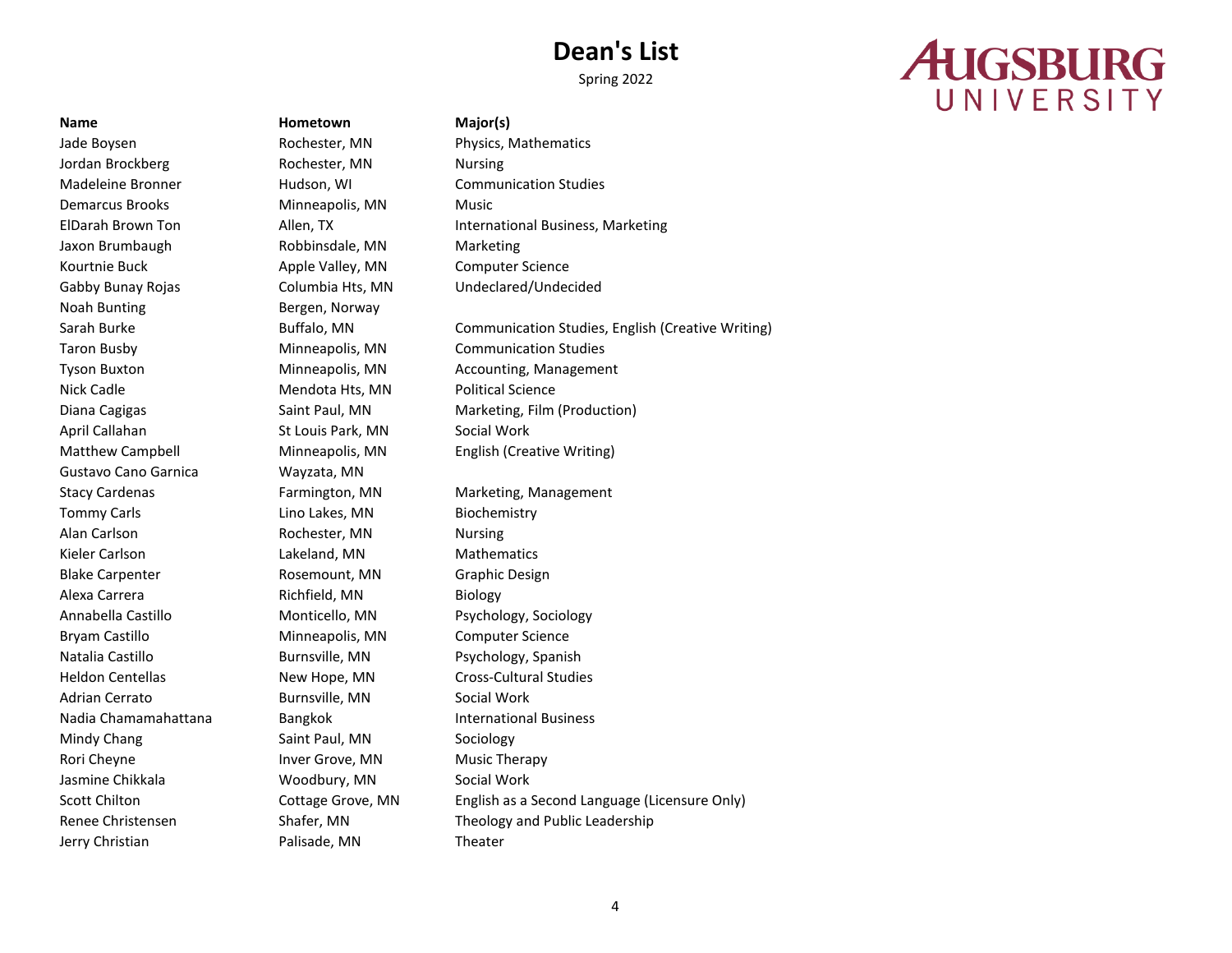Spring 2022

# **AUGSBURG** UNIVERSITY

Miles Christopher Nerstrand, MN Psychology, Mathematics Lailah Cloud Minneapolis, MN Sociology, Urban Studies William Clough Bloomington, MN Marketing Anna Colbenson **Monticello, MN** Music Performance Drew Collins **Champlin, MN** Management Kaitlin Cook **Waconia, MN** Music Performance Mikayla Coops Belle Plaine, MN New Media Jaley Coplin **Shakopee, MN** International Business Marco Corona Duran **Fridley, MN** Marketing Abram Cressman Missouri City, TX Physics Emily Cronkhite **Eagan, MN** Biology Destiny Cummings **Andover, MN** Psychology Ella Curry Fridley, MN Undeclared/Undecided Hayden Cyrus **Minneapolis, MN** Music Lauren Damgaard Minneapolis, MN Graphic Design Aaron Davis **Savage, MN** Management, Marketing Alex Davis **Alex Davis** Saint Paul, MN Management Aiden Deacon Minneapolis, MN Biology Maria DeCesare **Minneapolis**, MN Mathematics Pedro Delgado Hernandez W Saint Paul, MN Marketing Sara Deming **Bloomington, MN** New Media (Web Design) Agatha Dennis **Brooklyn Ctr, MN** Biology Leora Derechin Minneapolis, MN Communication Studies Angelica Diaz-Juarez **Fridley, MN** Biology Cassidy Disrud **Minneapolis, MN** Psychology Melaina Distad **Rochester, MN** Graphic Design Samantha Doiron Lino Lakes, MN Social Work

**Name Hometown Major(s)**

Valencia Cortes Madison, WI Psychology (Clinical Psychology) Kayla Courtney Maplewood, MN Psychology (Clinical Psychology) Kevin Cuzco-Paucar Champlin, MN Management Information Systems Huyam Dakkam Minneapolis, MN Communication Arts/Literature Bethany Dart **Minneapolis, MN** Gender, Sexuality and Women's Studies Maya Davies New Brighton, MN English (Literature, Language, and Theory) Kate Demuth **Circle Pines, MN** Social Work, Communication Studies Leeroy Doe **Anoka, MN** Political Science, Communication Studies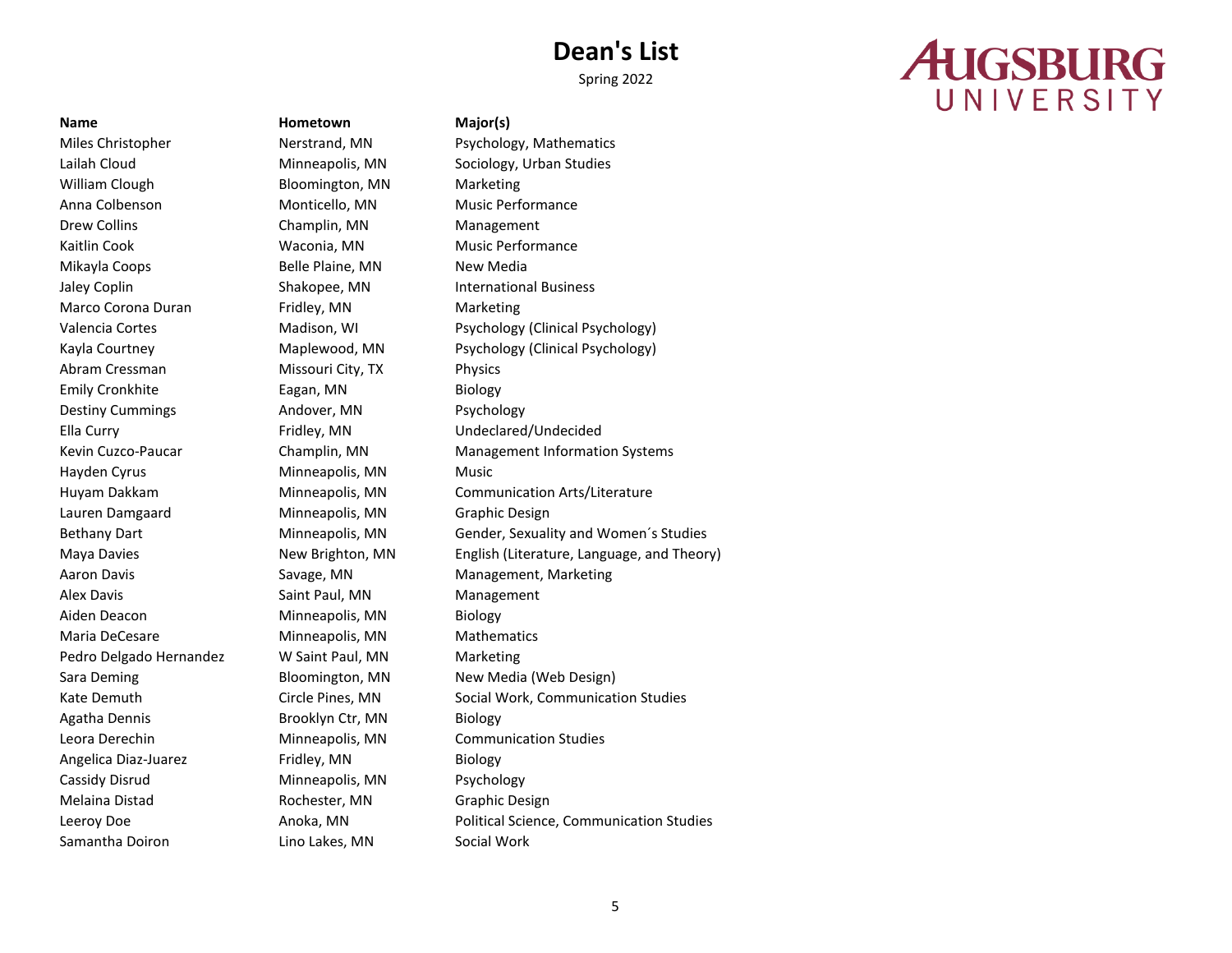Spring 2022

# **AUGSBURG** UNIVERSITY

Austin Dollimer **Farmington, MN** Finance, Management Nate Dolven-Kolle **Hopkins, MN** Computer Science Sam Donahugh Mukwonago, WI Graphic Design Carleigh Drill **Minneapolis**, MN Biology Bo Dudley Baltimore, MD Marketing Fenera Duguma **New Brighton, MN** Accounting, Finance Olivia Dynneson Minneapolis, MN Sociology Grace Eastman Elk River, MN Finance Melissa Eck **Rochester, MN** Nursing Olivia Eddy Minnetonka, MN Biopsychology Leila Edeburn Maple Grove, MN Music (Music Business) Ifrah Edow Eden Prairie, MN Biology Adam El Alti **Minneapolis, MN** Computer Science Guleid Eleie **Richfield, MN** Computer Science Finnr Elsmo **Cak Park, IL Film (Production)** Cak Park, IL Film (Production) Henry Engstrom Edina, MN International Relations Marifer Enriquez Lopez Brooklyn Ctr, MN Environmental Studies Jason Enriquez-Garcia Minneapolis, MN Chemistry Jasmine Epps-Flowers Cottage Grove, MN Political Science Tessa Ericksen Farmington, MN Exercise Science Lauren Erickson Andover, MN Social Work Lily Erickson Golden Valley, MN Biology Azu Esparza Hernandez West St Paul, MN Art Education, Studio Art Sabah Essak St Louis Park, MN Biopsychology Rodrigo Estrada Minneapolis, MN Finance Zakaria Faarah Brooklyn Park, MN Computer Science Elizabeth Fagerlind Kasson, MN Finance, Management

**Name Hometown Major(s)**

Isaura Dominguez Bravo Maplewood, MN Accounting, International Business Koi Dong Bloomington, MN Business Administration/Economics (combined major) Sam Dougan **Brooklyn Center, MN** Management Information Systems, International Business Amelie Doying **Minneapolis, MN** Psychology (Social Psychology) Allie Eggen **Richfield, MN** Music Education (K-12 licensure track) Music Education (K-12 licensure track) Tom Erickson Saint Paul, MN Biochemistry, Biopsychology Bobbi Evers **Marshall, MN** English (Literature, Language, and Theory) Cynthia Faber Saint Paul, MN Psychology (Psychology and Law), Religion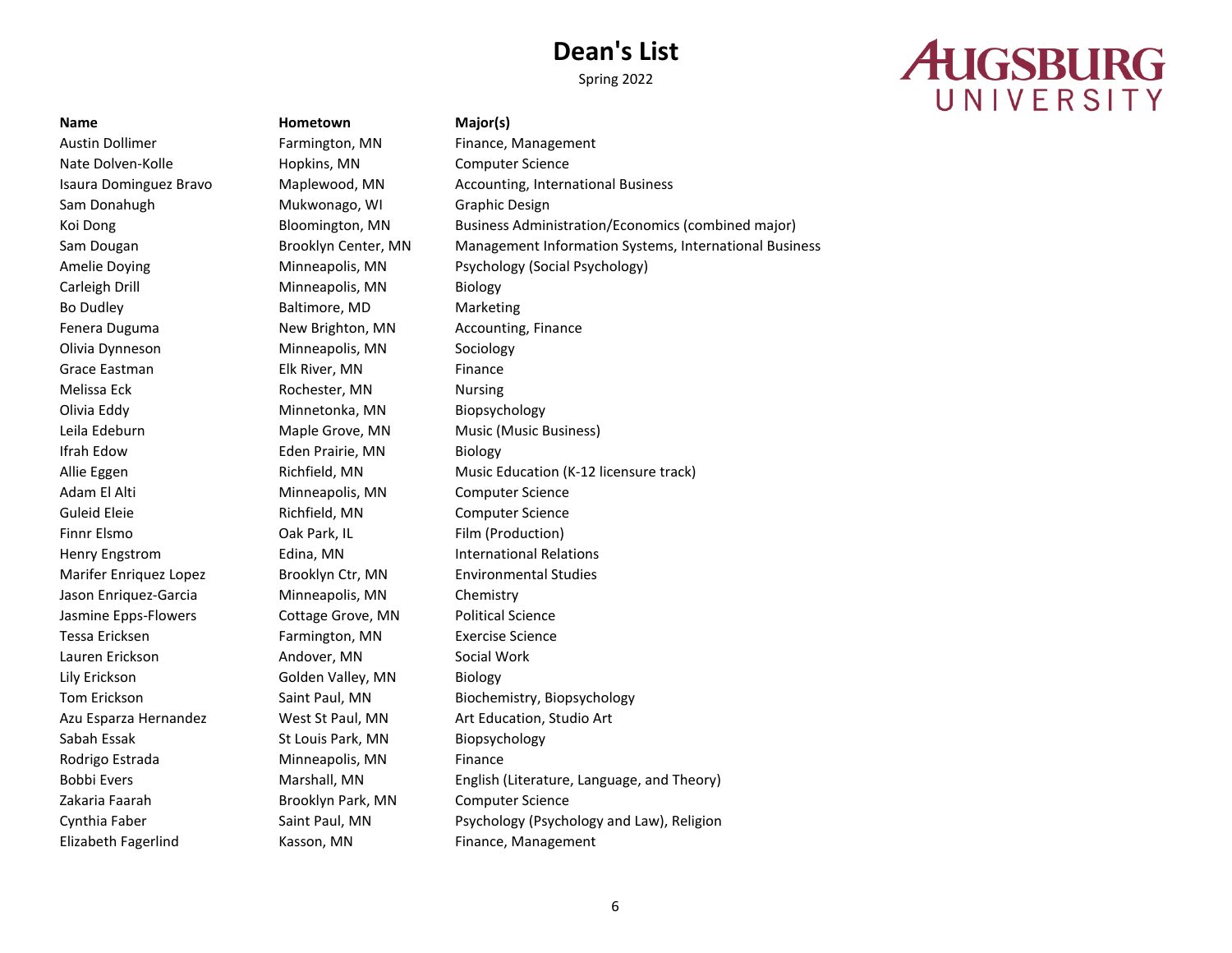Spring 2022

# **AUGSBURG** UNIVERSITY

Samiya Farah Minneapolis, MN Biology Rachel Ferkin Plainview, MN Biochemistry Max Figura Waverly, IA Undeclared/Undecided John Fischel Minneapolis, MN Theater (Performance) Cam Fischer Monticello, MN Biology Danny Fleming The Mew Brighton, MN Management Masame Fletcher Minneapolis, MN Sociology Lauren Flor **Minneapolis, MN** Biology Nayeli Flores Garcia **Minneapolis, MN** Studio Art Isaac Flynn **Hastings, MN** Accounting, Finance Katherine Flynn Woodbury, MN Biopsychology Savanna Flynn Minneapolis, MN Marketing Cooper Foyt Champlin, MN Finance Mariah Frazier **Brooklyn Park, MN** Biology Sarah Freedland Bloomington, MN Psychology Jade Fullerton **Arden Hills, MN** Chemistry Sean Gaffaney **Roseville, MN** Physics Ty Gage Eagan, MN History Mackenzie Galazen Kimball, MN Undeclared/Undecided Liam Gallagher Saint Paul, MN Biochemistry Jennifer Garcia Ortega Minneapolis, MN Elementary Education Mercedes Gardner Minneapolis, MN Biology Ellis Garton Minneapolis, MN Film (Production) Hillary Gaspar-Sanchez Minneapolis, MN Psychology Kayla Geis **Apple Valley, MN** Political Science

**Name Hometown Major(s)** Mike Falvey **Saint Paul, MN** Nursing

Yahye Farah Minneapolis, MN Management Information Systems Dylan Flaherty Duluth, MN Communication Studies Ashley Flattem Coon Rapids, MN Communication Arts/Literature Citlali Flores Rogers, MN Art Education, Studio Art Johan Fullard Tellez Minneapolis, MN Communication Studies, Psychology Kaden Gage **Eagan, MN** Management, Marketing Daniel Garcia Garcia Minneapolis, MN Communication Studies Kalynn Garrett Dayton, MN Business Administration (Music Business) Jacob Geffre **Inver Grove, MN** Management Information Systems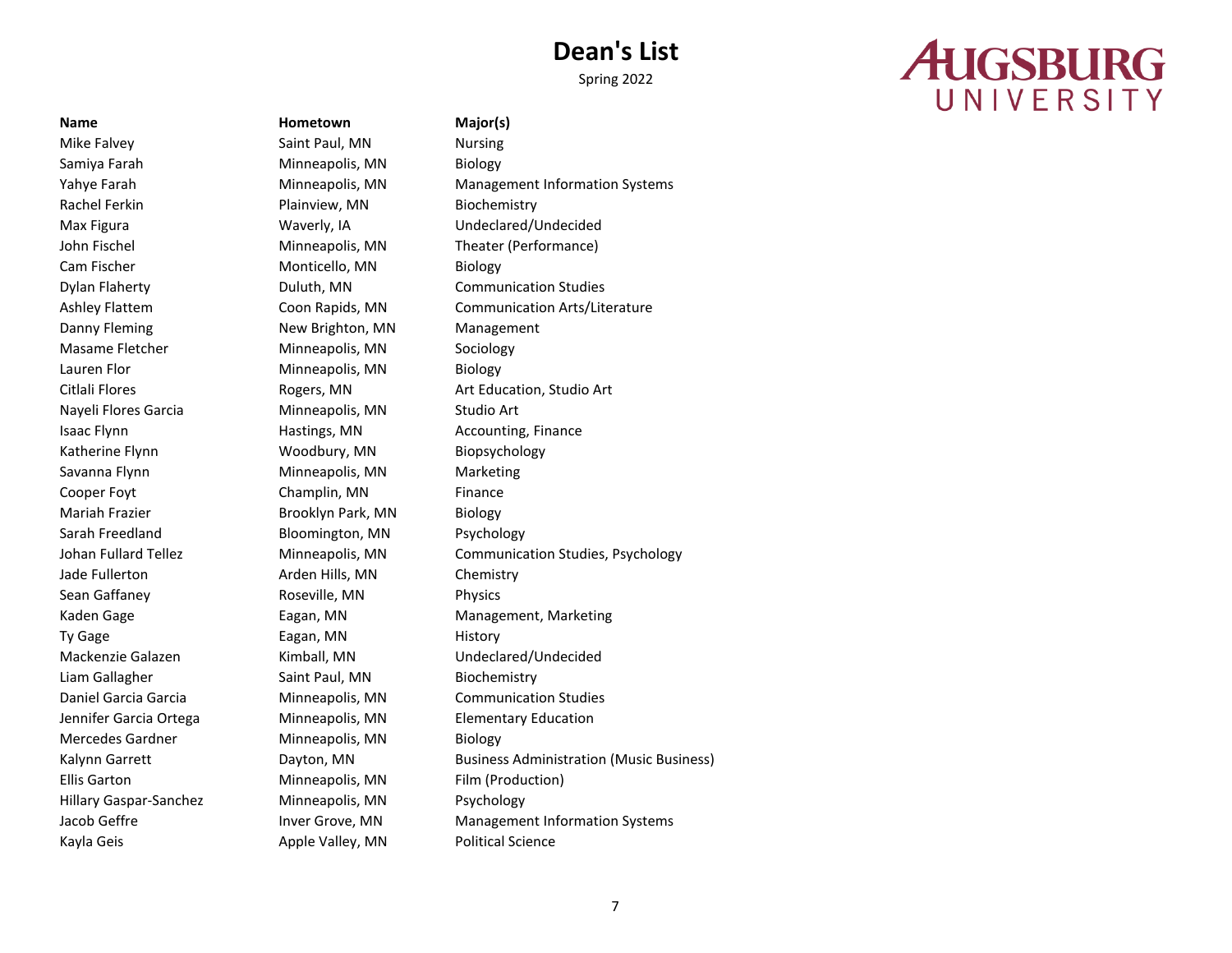Spring 2022

# **AUGSBURG** UNIVERSITY

Justin Getting The Saint Paul, MN Elementary Education Walter Ghose **Minnetonka, MN** Film (Production) Jeff Gilbertson St Paul Park, MN Music Therapy Dagmawi Girma **Minneapolis, MN** Computer Science Noah Goblirsch Bloomington, MN Psychology Owen Goddard **Hopkins, MN** Finance, Marketing Seth Goetzinger Chatfield, MN Undeclared/Undecided Elizabeth Goff Glencoe, MN Psychology Brandon Gohole **Kenya** Kenya Computer Science Hannah Gold Mequon, WI Marketing Stephanie Gomez Olmedo Apple Valley, MN Biopsychology Luis Gonzalez Shakopee, MN Management, Marketing Maya Gonzalez **Minneapolis, MN** Social Work Savanna Gorbunow Mora, MN Film (Production) Yuva Gottimukala Suresh Saint Paul, MN Computer Science Andrew Grace Saint Paul, MN Biology Autumn Graleske **Anoka, MN** History Taylor Grant **Waconia, MN** Finance Tywan Gray Saint Paul, MN English (Creative Writing) Jenna Grey Eagle **Prior Lake, MN** Environmental Studies Alice Grooms Minneapolis, MN Psychology Diana Guevara Herrera Coon Rapids, MN Psychology Jaina Guttman Gothenberg, Sweden Nursing Ashley Haddad Wayzata, MN Nursing Bamlak Haile **Saint Paul, MN** Marketing Aeriana Hanif Shakopee, MN Management MacGuire Hankinson **Hopkins, MN** Marketing AJ Hanson Saint Paul, MN History Caityana Hanson Richfield, MN Biology

**Name Hometown Major(s)**

Jenna Gerold Farmington, MN Psychology (Psychology and Law), Political Science Brady Gross Rosemount, MN Exercise Science (Pre-Health Science) Melissa Gubrud Minneapolis, MN Theater (Directing/Dramaturgy/Playwriting) Kanaan Gudeta Minneapolis, MN Management Information Systems Estefani Guiracocha Minneapolis, MN Political Science (Public Policy/Political Change), Finance Andrew Hahn **Avon, MN** Exercise Science (Pre-Health Science)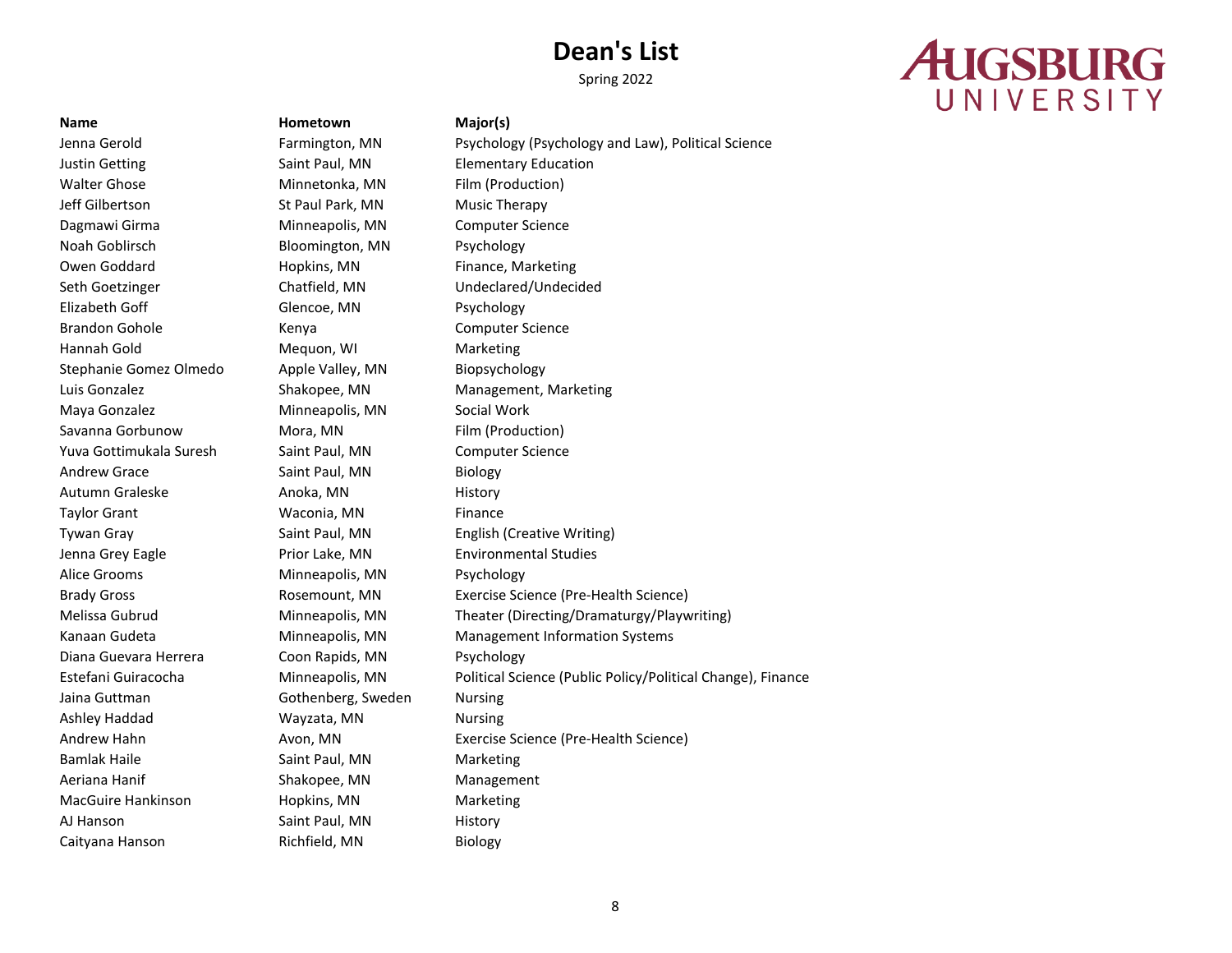# **AUGSBURG** UNIVERSITY

**Name Hometown Major(s)** Kayla Hanson Trimont, MN Exercise Science Grayson Harris **Example 20 Excited Littleton, CO** Political Science (Pre-Law), Sociology Michael Harris Saint Paul, MN Social Work Janessa Harrison **Rochester, MN** Accounting Mahabuba Hasan ramsey, MN Management Information Systems, International Business Shah Hasan New Hope, MN Graphic Design Fuad Hassan Minneapolis, MN Exercise Science (Pre-Health Science) Hafsa Hassan Saint Paul, MN Psychology Mohamed Hassan Minneapolis, MN Political Science (Pre-Law) Ikram Hassan Barre Minneapolis, MN Psychology (Clinical Psychology) Freya Hauer **Minneapolis**, MN Social Work Corey Hayden Minneapolis, MN Gender, Sexuality and Women´s Studies Reana Hector **Fridley, MN** Social Work Gray Heiderscheit Minneapolis, MN Environmental Studies, History Cyrus Heimlich Minneapolis, MN Accounting Angela Hein **Byron**, MN Nursing Dylan Hein Menomonie, WI History Tori Helm Saint Cloud, MN Film (Production), Communication Studies Kianna Helmin **Pine City, MN** Biology Jimmy Hemera Christchurch, New Zealand Physics Brie Hemphill Minneapolis, MN Special Education: Academic Behavioral Strategist Megan Hensel Woodbury, MN Exercise Science Pa Her Saint Paul, MN Management Angel Hernan Zavala Sioux Falls, SD Finance Lupe Hernandez-Arriola Minneapolis, MN Marketing Cody Herrmann Saint Michael, MN Psychology Abi Hilden **Minnetonka, MN** Theater, English (Creative Writing) Andrew Hilo **Mathem Accounting** West St Paul, MN Accounting Riviera Him Shakopee, MN Biopsychology Mina Himlie **Rushford, MN** Social Work Alex Hinz **Saint Paul, MN** Marketing Kler Hku Saint Paul, MN Than Hla **Saint Paul, MN** Finance Danny Ho **Saint Paul, MN** Management Savanah Hoard **North Branch, MN** New Media (Promotional Communication)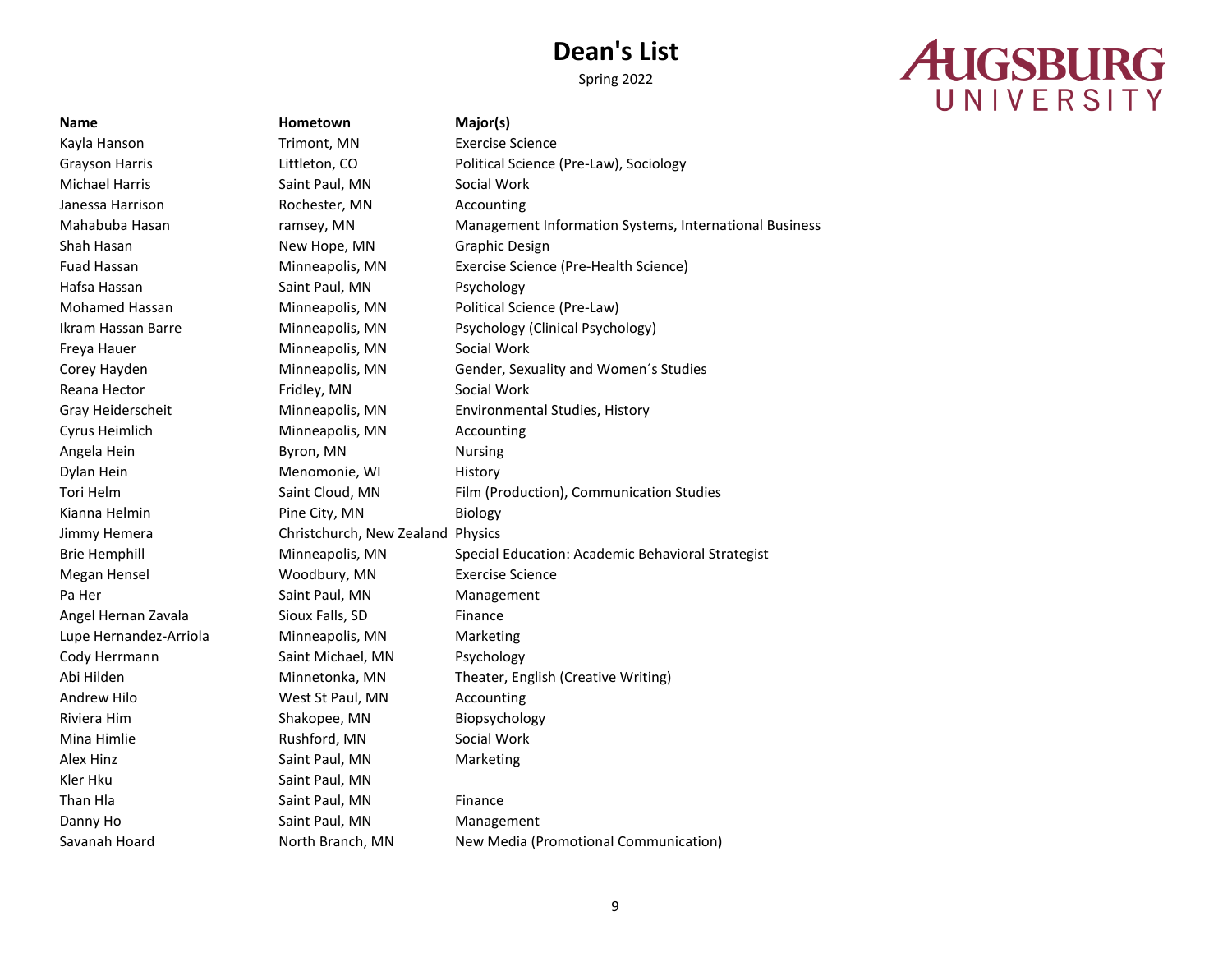Spring 2022

# **AUGSBURG** UNIVERSITY

**Name Hometown Major(s)** Sophie Hoard North Branch, MN Psychology Davis Hoek Champlin, MN Biopsychology Joshua Hoekstra **Nisswa, MN** Marketing Alexa Hoffman Rochester, MN Exercise Science (Pre-Health Science) Sophie Holbrook **Minneapolis, MN** Elementary Education Justin Holewa **Minneapolis**, MN Biology Elizabeth Honzay Morris, MN Management Elizabeth Hoversten Viroqua, WI Communication Studies Janell Howard Minneapolis, MN Exercise Science Rylee Hoyt Champlin, MN Psychology (Clinical Psychology) Nick Hubbard **Plymouth, MN** Exercise Science Anna Hudak Prior Lake, MN International Relations Alessandro Hueber Merano, Italy Biology Carson Huelle **Fort Collins, CO** Psychology Abdullahi Hussein Burnsville, MN Accounting Nancy Ibarra **Richfield, MN** Nursing Mouhiyadin Ibrahim Minneapolis, MN Management, Marketing Michael Ims Northfield, MN Physical Education Dylan Irving Brooklyn Park, MN Marketing, Management Miah Isenor Coon Rapids, MN Biology Nick Ishaug Maple Plain, MN Marketing Lauren Ismail Elk River, MN Sociology Sarah Issa **Chaska, MN** Marketing Max Jacobson Minneapolis, MN Theater, Film (Production) Blake Jagodzinske Sherburn, MN Finance Lucas Jagodzinske Sherburn, MN Finance Aisha Jama Blaine, MN Computer Science Fadumo Jama **Savage, MN** Management Information Systems Maria Javier-Soriano Minneapolis, MN Marketing Kendall Jenkins **Cottage Grove, MN** Biochemistry Jess Jensen Lake City, MN Nursing Austin Jerylo **Mahtomedi, MN** Management Lanie Johns **Eden Prairie, MN** Marketing Andrew Johnson St Louis Park, MN Communication Studies

Gigi Huerta Herrera **Minneapolis, MN** Environmental Studies, International Relations (International Business)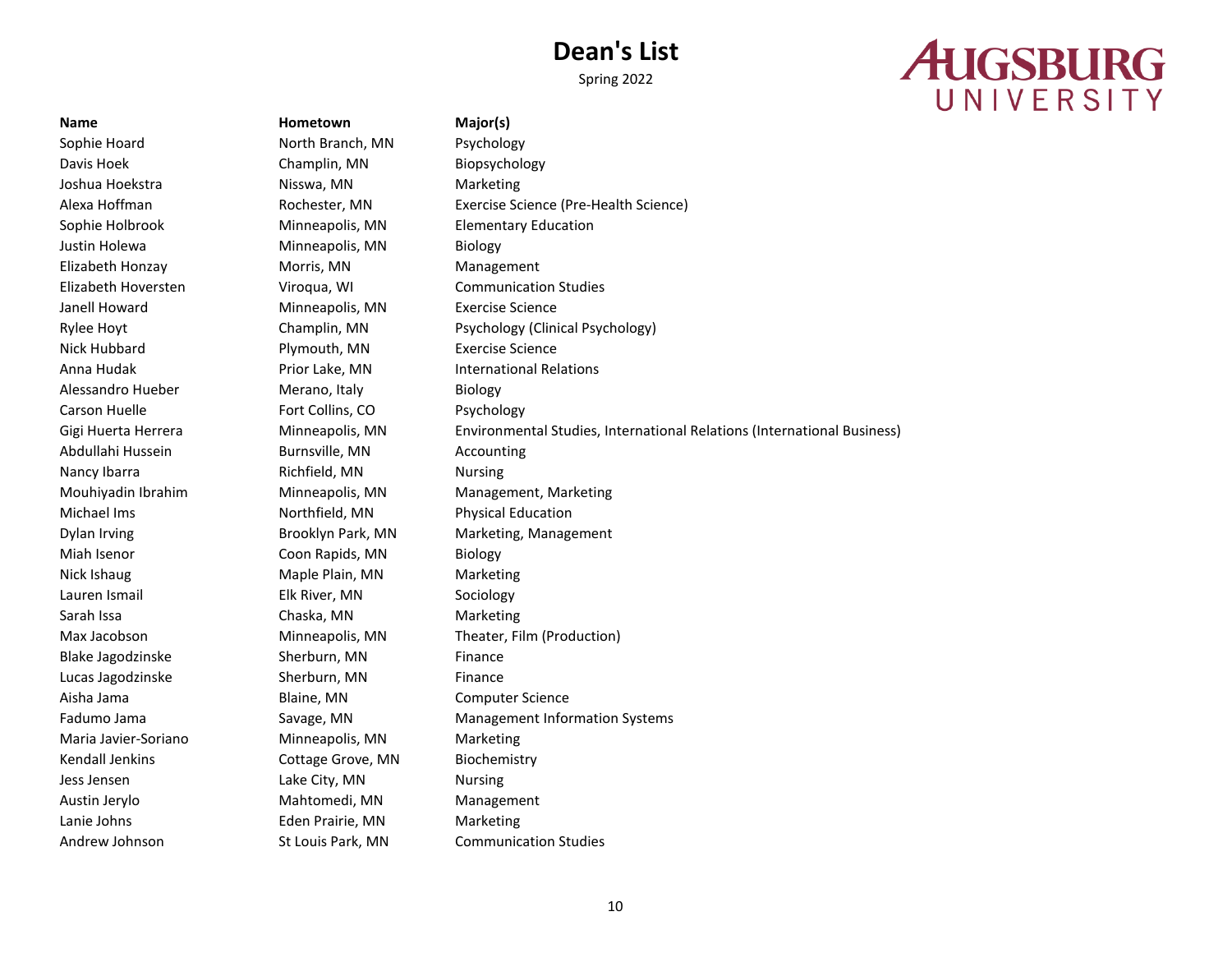Spring 2022

# **AUGSBURG** UNIVERSITY

Casey Johnson Golden Valley, MN Music Jazzmin Johnson **Inver Grove, MN** Biology Zoie Johnson Carlton, MN Biology Natasha Johnston-Brugger Minneapolis, MN History Jason Jopp Forest Lake, MN Computer Science Branwen Jorenby **Minnetonka, MN** Biology Leban Kahin Eden Prairie, MN Computer Science Hope Kannare **Bloomington, MN** Studio Art Jaila Kataraia Brooklyn Park, MN Finance Emily Kaup Elkhorn, NE Marketing Hanna Kazempour **New Hope, MN** Social Work Pang Khang **Minneapolis**, MN Biology Silver Kim Minneapolis, MN Biology Kristena King **Isanti, MN** Social Work Reuben King The Coon Rapids, MN Marketing Emma Kirkpatrick **Eau Claire, WI** Music Therapy Kialee Kleeberger Owatonna, MN Elementary Education Arianna Klotz **Saint Paul, MN** Psychology

**Name Hometown Major(s)**

Luke Johnson Northfield, MN Communication Studies Nick Johnson Minneapolis, MN Psychology (Clinical Psychology) Sophia Johnson Shakopee, MN International Business Grace Johnston Waconia, MN Psychology (Clinical Psychology), Psychology (Social Psychology) Kahlea Jolly **Lino Lakes, MN** Psychology (Psychology and Law) Emma Joswiak-McLaughlin Minneapolis, MN Communication Arts/Literature Evelyn Juen St Paul Park, MN Undeclared/Undecided Brennen Kafer **Anoka, MN** Communication Arts/Literature Camille Kagen Menasha, WI Communication Studies Dorothy Kearney Hibbing, MN Exercise Science (Pre-Health Science) Katherine Kelley **Minneapolis, MN** Psychology (Clinical Psychology) Ethan Kempenich Minneapolis, MN Undeclared/Undecided Nina Kemu Makem Shakopee, MN Exercise Science (Pre-Health Science) Noor Khalif **Noor Khalif** Richfield, MN Management Information Systems Tyler Kim Burnsville, MN Communication Studies Chloe Kintop Foxboro, WI Economics, Political Science (Public Policy/Political Change) Benjamin Kittleson Minneapolis, MN Undeclared/Undecided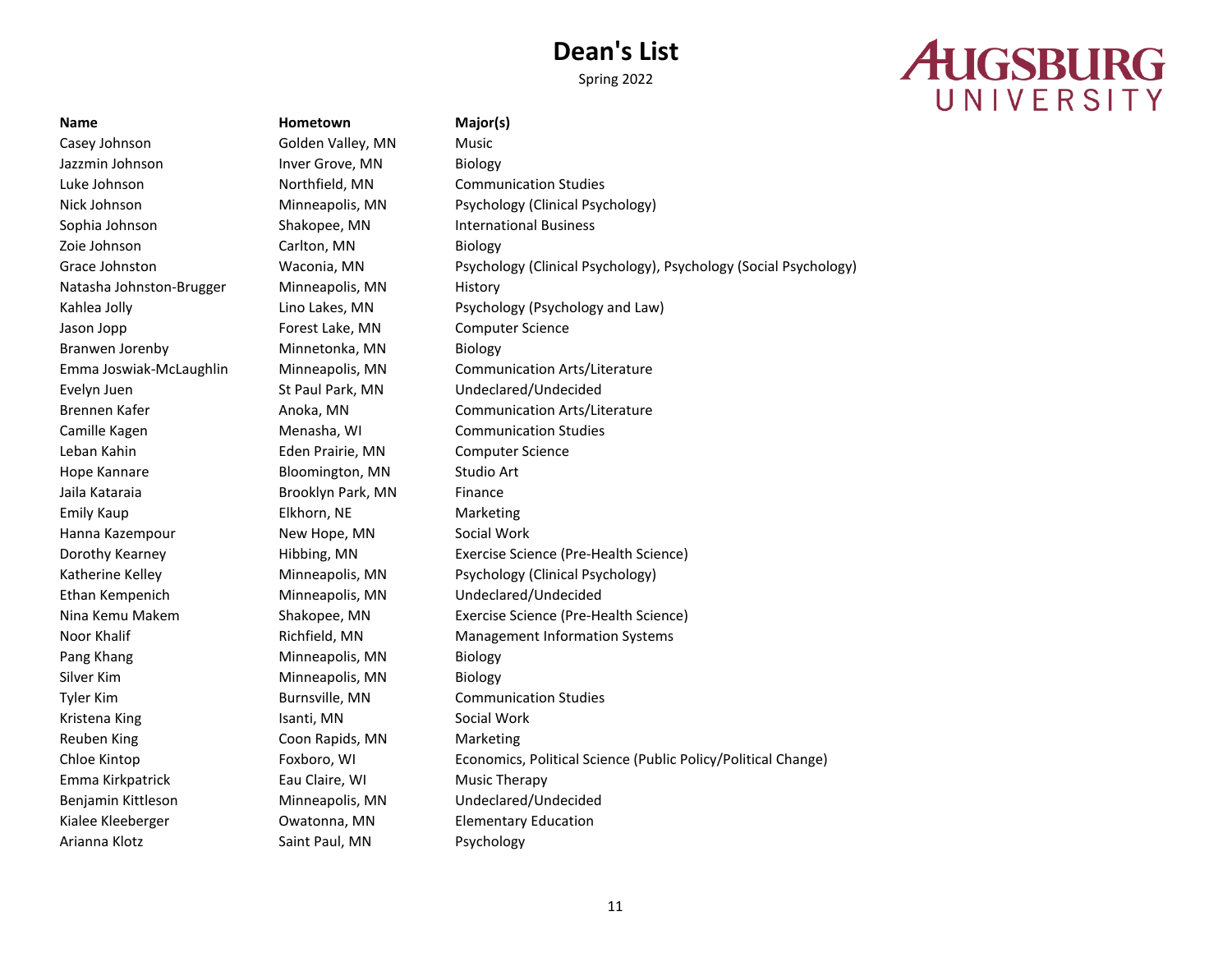Spring 2022

# **AUGSBURG** UNIVERSITY

Conner Knoepfle **Andover, MN** Management Kwe Knyaw Saint Paul, MN Elementary Education Khalid Kofiro **Apple Valley, MN** Computer Science Logan Kons **Minneapolis, MN** Exercise Science Austin Koss **Huntingth Bch, CA** Finance, Marketing Charlotte Kouyoumtjian Porterville, CA Psychology Zinnia Koy **Minneapolis**, MN Sociology Abby Kraft Minneapolis, MN Psychology Emma Kraft Eden Prairie, MN Biopsychology Josh Kramber Buffalo, MN Computer Science Brian Kranz **Byron**, MN Nursing Maria Kratz **Music Therapy** Stillwater, MN Music Therapy Matthew Krenz **Becker, MN** Management Tanner Kroells **Montrose**, MN Finance Lucas Kurle **Stillwater**, MN Psychology Jen Kyllo **Minneapolis, MN** Nursing Mitchell Lamers **Rogers, MN** Biopsychology Katie Lange Sherburn, MN Finance Julian Lapour Sioux Falls, SD Sociology, Economics Emily Larson **Apple Valley, MN** Music Therapy Ryan Lavrenz Fairfax, MN Exercise Science Talib Leal **Blaine, MN** Computer Science Carol Hei Yue Lee Woodbury, MN Social Work Justin Lee **Saint Paul, MN** Computer Science

**Name Hometown Major(s)**

Alina Kobasic **Minnetonka**, MN Psychology (Clinical Psychology) Katie Kobel **Bloomington, IL** Exercise Science (Pre-Health Science) **Bloomington**, IL Adam Koskovich Southlake, TX Psychology (Clinical Psychology) Amelia Krueger **Anoka, MN** Political Science (Public Policy/Political Change) Dalton Kubista Owatonna, MN Mathematics, Mathematical Economics Sarah Lam Saint Paul, MN Chemistry (American Chemical Society certified) Fritz Landherr Jackson, MN International Relations Alexis Lang Rochester, MN Exercise Science (Pre-Health Science) Anthonella Laurens Burnsville, MN Graphic Design, Studio Art Genevieve Leali Plymouth, MN Undeclared/Undecided Meriem Leclair **Saint Paul, MN** International Relations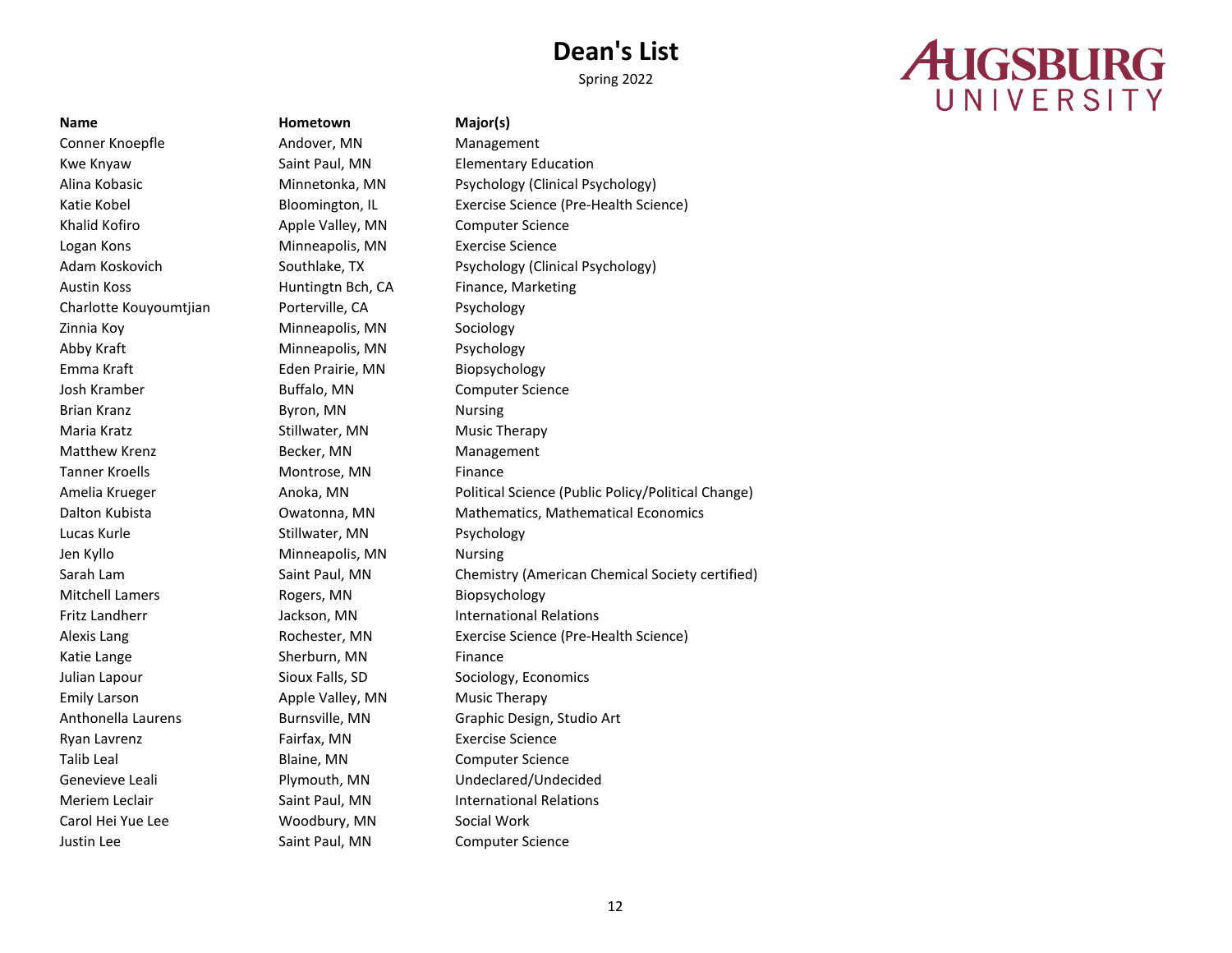Spring 2022

# **AUGSBURG** UNIVERSITY

**Name Hometown Major(s)** Nicole Lee **Minneapolis, MN** Nursing Pa Houa Lee Saint Paul, MN Marketing Pao Lee Saint Paul, MN Computer Science Rylan Lee **Parker, CO** Biology Tou Ko Lee **Fridley, MN** Computer Science Joren Lemaire **New Brighton, MN** Elementary Education Paul Lemke Glencoe, MN Biochemistry Dylan Lentz Minneapolis, MN Marketing Rachel Lindo Bloomington, MN English (Creative Writing) Noah Loehr **Inver Grove, MN** Sociology Ali Lofgren Minneapolis, MN Psychology Haley Longman Minneapolis, MN Elementary Education Samantha Lopez Saint Paul, MN Social Work Chi Lor Brooklyn Ctr, MN Psychology Moua Lor **Saint Paul, MN** Computer Science Selena Lor **Minnesota City, MN** Biochemistry Fernando Lorenzo Andrade Minneapolis, MN Finance Odalys Lozado Fridley, MN Biopsychology Kelly Lu **Maple Grove, MN** Biochemistry Keenan Lund Sartell, MN Finance Mitchell Lundgren Wayzata, MN English (Creative Writing) Alicia Ly Minneapolis, MN Accounting Nyah Ly Bloomington, MN Marketing Rayan Macalin Minneapolis, MN Social Work Alyssa Maciewski East Bethel, MN Elementary Education

Katrina Lee **Saint Paul, MN** Management Information Systems Valerie Lee **Red Wing, MN** Special Education: Academic Behavioral Strategist Brooke Leone Rochester, MN Exercise Science (Pre-Health Science) Abbie Lewis Brooklyn Park, MN Communication Arts/Literature Larry Lezama-Carrasco Minneapolis, MN Psychology (Clinical Psychology) Ashley Litzinger Saint Paul, MN Music Education (K-12 licensure track) Thomas Loveland Roseville, MN Exercise Science (Pre-Health Science) McKenzie Lundberg Stacy, MN Special Education: Academic Behavioral Strategist Sharon Maclean **Richfield, MN** Special Education: Academic Behavioral Strategist Shawn Madden **Delano, MN** Management Information Systems, Accounting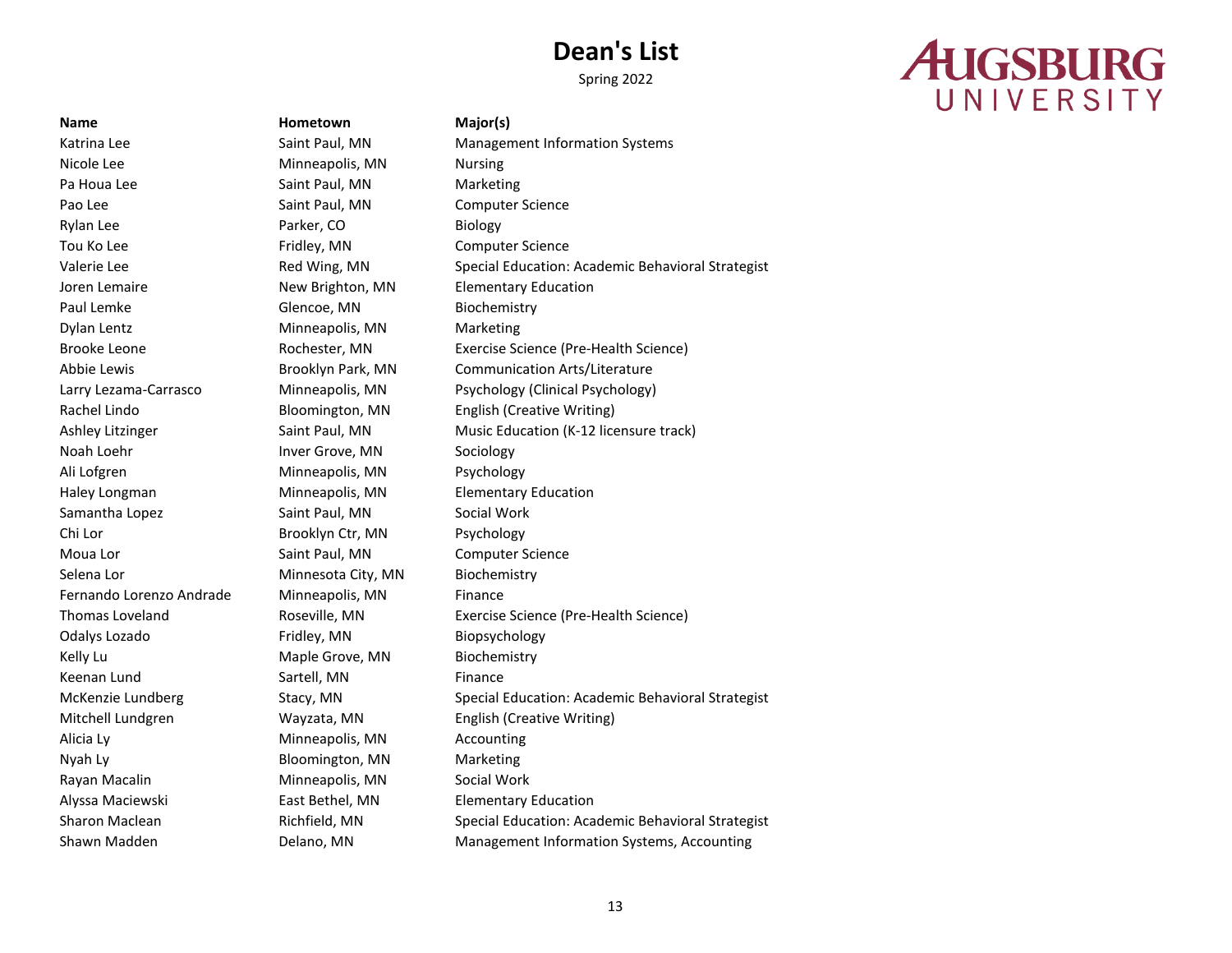# **AUGSBURG** UNIVERSITY

Kensie Malone Minneapolis, MN Exercise Science Katie Manecke **Saint Paul, MN** Mathematics Mathematics Luke Manwarren Rosemount, MN Film (Production) Jakobe Markworth Minneapolis, MN Film (Production) Elias Marquez-Gutierrez Saint Paul, MN Management Jedet Martinez Gamino Minneapolis, MN Marketing Thea Masica **Plymouth, MN** Marketing Zain Masood **Woodbury, MN** Accounting Clint Mattson North Branch, MN Communication Studies Jaelyn Mcallister **Plymouth, MN** Biology Charlie Mccants Golden Valley, MN English (Creative Writing) Paul McCoyer Washington, DC Music, Sociology Lacey Mcdonald **Arden Hills, MN** Marketing Courtney McKinley Lakeville, MN Accounting Aliya Mckinney **New Brighton, MN** Social Work Ezra McNair Minneapolis, MN English (Creative Writing) Kaleigh McNamer **Brooklyn Park, MN** Marketing Evan Meagher **Northfield**, MN Biochemistry Becca Medley **Maple Grove, MN** Art History Nolan Mehle Saginaw, MN Graphic Design Samuel Mehlhaff Minneapolis, MN Finance Dijone Mehmeti Blaine, MN Computer Science Jacob Meiners Owatonna, MN Data Science Alex Mejia **South Saint Paul, MN** Sociology Cristian Mejia Montiel Brooklyn Park, MN Political Science Millet Mendoza Saint Paul, MN International Business Jose Menera Romero Fridley, MN Marketing, Management Maria Menera Romero Minneapolis, MN Undeclared/Undecided Tomas Menna Coon Rapids, MN Undeclared/Undecided

**Name Hometown Major(s)** Antonio Magadan Maple Grove, MN Marketing

Kirk Martens The Bloomington, MN Special Education: Academic Behavioral Strategist Alexa Martin Sauk Rapids, MN Communication Arts/Literature Angelina Masciopinto Saint Paul, MN English (Literature, Language, and Theory) Jennifer Masello Darien, IL Exercise Science (Pre-Health Science) Eryn Medina Hernandez Saint Paul, MN Psychology (Clinical Psychology)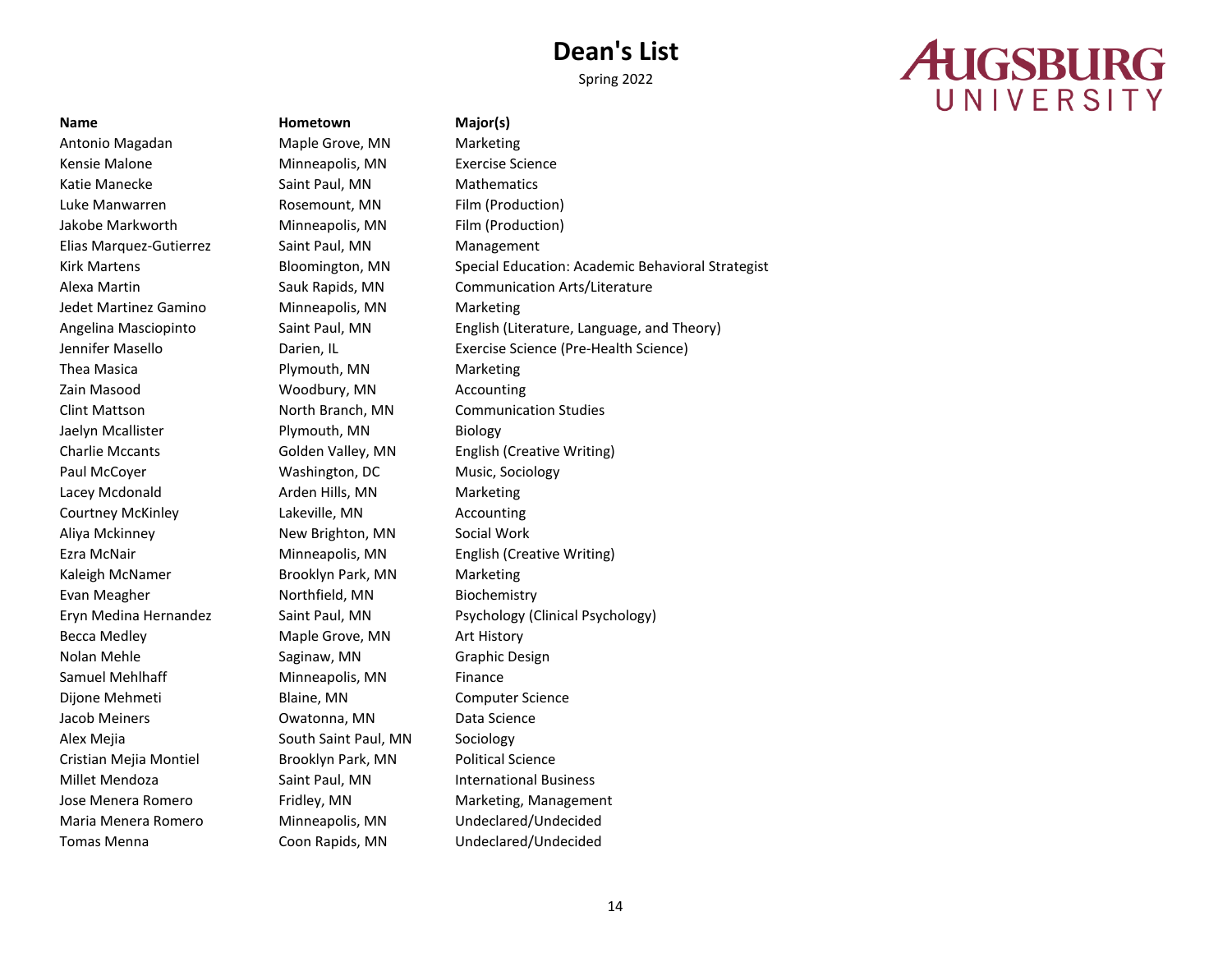Spring 2022

# **AUGSBURG** UNIVERSITY

Eva Mensing The Minneapolis, MN Social Work Nicole Merino Gonzalez Minneapolis, MN Social Work Samantha Meyer **Prior Lake, MN** Biopsychology Jennifer Meza Mendoza Minneapolis, MN Sociology Kayla Mielke **Plymouth, MN** Theater Grace Miller **North St Paul, MN** Chemistry Kayla Mitchell Columbia Hts, MN Communication Studies Joseph Mizen Maple Grove, MN Film (Production) Ku Mo **Saint Paul, MN** Social Work Iszavier Moe **Blaine**, MN Biology Amina Mohamed Jordan, MN Elementary Education Ayan Mohamed Plymouth, MN Undeclared/Undecided Ayan Mohamed Savage, MN Finance Ayub Mohamed Minneapolis, MN Finance Mohamed Mohamed **Roseville, MN** Accounting, Finance Sabrin Mohamed **Farmington, MN** Biology Abdulhakim Mohassan Minneapolis, MN Physical Education Jackson Monk Maple Grove, MN New Media Gabriel Monrad Stockholm, Sweden Film (Production) Molly Montana **Bloomington, MN** Management Zeltzin Montero Castillo Savage, MN Mathematics Rachel Montgomery Cottage Grove, MN Psychology Thel Moo Saint Paul, MN Finance Brock Moore **Forest City, IA** Finance Ben Morris **Minneapolis**, MN Biology Hikma Muhammed Richfield, MN Psychology Grace Mullen Minneapolis, MN Biology

# **Name Hometown Major(s)**

Maya Merritt **Inver Grove, MN** Urban Studies, Environmental Studies Ansley Miller **New Prague, MN** Communication Arts/Literature Jacey Mismash Eden Prairie, MN Communication Arts/Literature Abdirisak Mohamud Minneapolis, MN Management Information Systems, International Business Libby Moore Springville, IA Special Education: Academic Behavioral Strategist Josiah Morrow Maple Grove, MN Theology and Public Leadership Linda Moua Saint Paul, MN Political Science (Pre-Law) Carson Murray Des Moines, IA Psychology (Psychology and Law)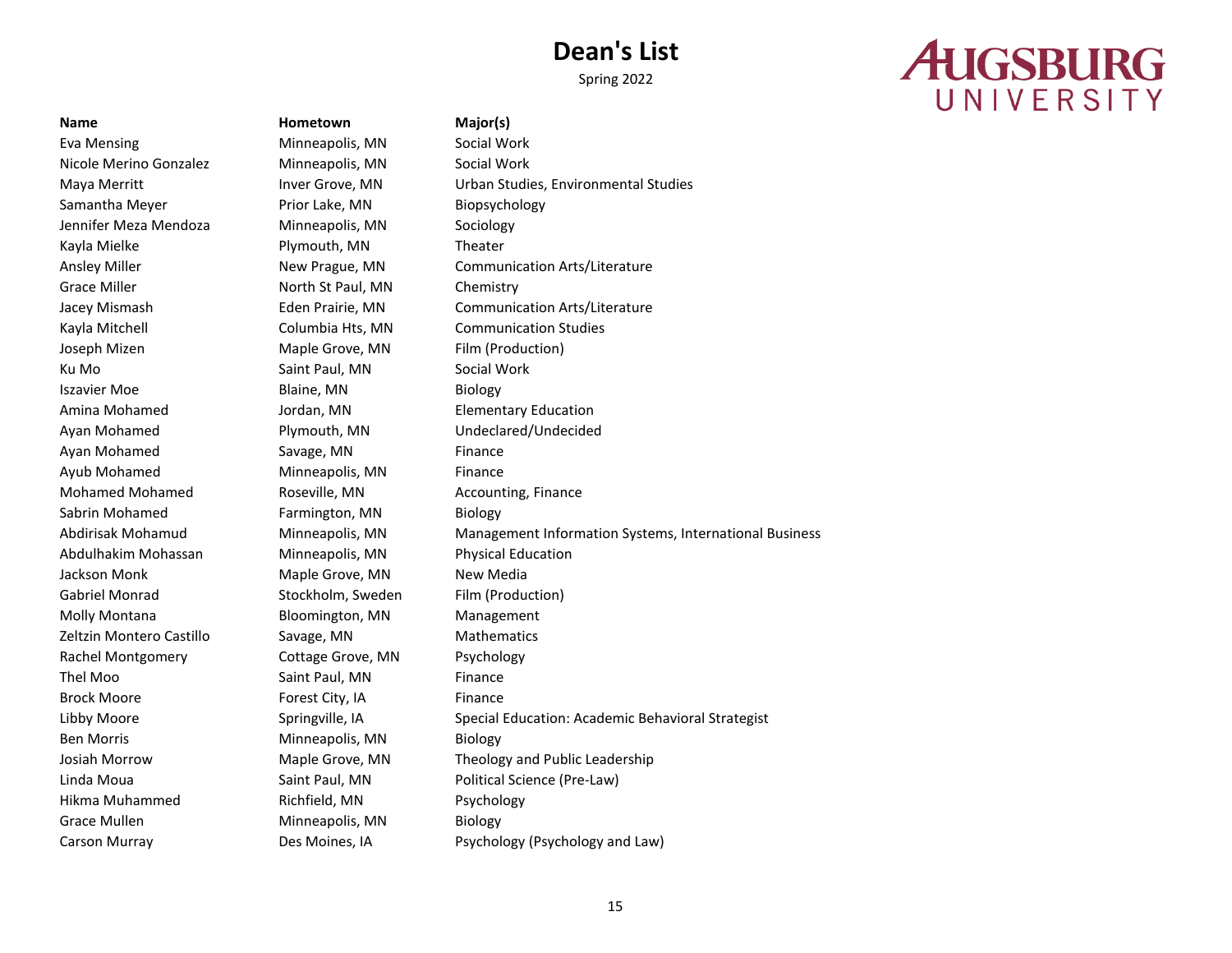Spring 2022

# **AUGSBURG** UNIVERSITY

Ali Musa Burnsville, MN Computer Science Fahima Muse Columbia Hts, MN Biology Brian Nacey Saint Paul, MN History Manuel Najera Alatriste Eagan, MN Marketing Jacob Nash Minneapolis, MN Psychology Jaelyn Nedelcoff Oregon, WI Psychology Malia Neumann Mankato, MN Social Work Erica Nondi **Alden, MI** Management Khadija Noorani **Fridley, MN** Nursing Shehnaz Nurein **Minneapolis**, MN Biology Olivia O´Connor White Bear Lk, MN Social Work Kathleen O'Rourke Minneapolis, MN Mathematics Reginald Oblitey **Accra**, Ghana Biology Diana Ocampo Valencia New Hope, MN Biopsychology Oralia Ojeda White Bear Lake, MN Social Work Antonio Olivos-Reyes St Louis Park, MN Social Work Nathan Olson **Ham Lake, MN** Marketing, Theater

## **Name Hometown Major(s)**

Muneera Museid Minneapolis, MN Management Information Systems Hanad Mussa Minneapolis, MN Marketing, Management Fathiya Musse The Minneapolis, MN Marketing, Management Information Systems Elias Muy Crystal, MN Biology, Biochemistry Ena Mwalilino New Hope, MN International Business Phara Nadif Minneapolis, MN Psychology (Clinical Psychology) Celia Neuman Richfield, MN Psychology (Clinical Psychology) Lindsey Niehaus Cannon Falls, MN Undeclared/Undecided Sari Niles Forest Lake, MN Psychology (Psychology and Law) David Nolan Columbia Heights, MN Special Education: Academic Behavioral Strategist Asma Noor Minneapolis, MN Psychology (Clinical Psychology) Minna O´Connell Albuquerque, NM Theater (Performance), Theater (Directing/Dramaturgy/Playwriting) Brooke O'Quinn Saint Paul, MN Business Administration/Economics (combined major) Aedon Oberdorfer Saint Paul, MN Biology, Physics (Biophysics) Jesus Ochoa Brooklyn Park, MN Physics (Space Physics) Ali Olanda Oliva Burnsville, MN Business Administration (Music Business), International Business Eric Oliphant Maple Grove, MN Computer Science, Mathematics Sue Olson Minneapolis, MN Urban Studies, Political Science (Public Policy/Political Change)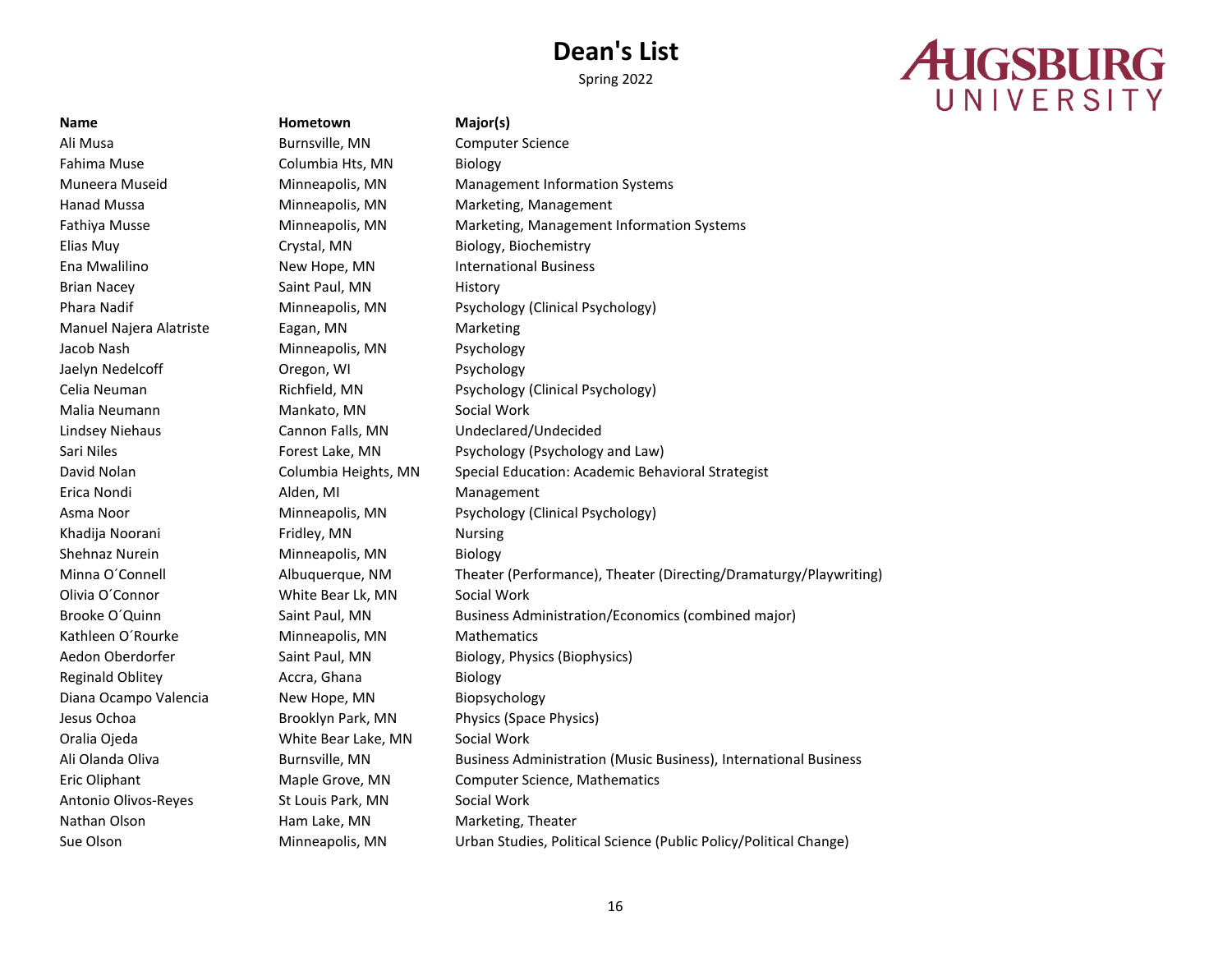Spring 2022

# **AUGSBURG** UNIVERSITY

Sharmarke Omar **Minneapolis, MN** Finance, Management Luke Omodt St Anthony, MN Physics, Chemistry Maryanne Ongwenyi Burnsville, MN Marketing Jose Orozco Islas Crystal, MN Biopsychology Mark Ortega-Ponce Minneapolis, MN Computer Science Ana Ortiz **Music Therapy** Waterloo, IA **Music Therapy** Diana Ortiz Alvarracin Minneapolis, MN Mathematics Stellan Orvick **Minneapolis**, MN Management Thomas Oswald Osceola, WI Psychology, Philosophy Erica Pacheco-Tenesaca Brooklyn Ctr, MN Communication Studies Elisa Pagan Minneapolis, MN International Relations Joe Palmer **Faribault**, MN History Erik Palmqvist Linkoping, Sweden International Business Johan Palmqvist Linkoping, Sweden Management Jam Pashayeva **Azerbijan** Azerbijan Graphic Design Spencer Patton Minneapolis, MN Social Work Georgia Paul **Fargo, ND Accounting** Lukas Paulson Becker, MN Exercise Science Pete Pavelec **Mcfarland**, WI Finance Grace Pearson **Fridley, MN** Biology Anya Peifer Champlin, MN Undeclared/Undecided Ana Pena Shakopee, MN Graphic Design Odalis Pena Minneapolis, MN Social Work Marta Penaloza Romero Brooklyn park, MN Elementary Education Roxana Perez-Pavon Saint Paul, MN Management Renae Permann **Rochester, MN** Nursing

**Name Hometown Major(s)**

Scott Olson Laboda **Minneapolis, MN** International Business, Management Grace Onken New Brighton, MN Special Education: Academic Behavioral Strategist Gabriela Ortiz-Riera Minneapolis, MN Political Science (Public Policy/Political Change) Tayana Osuna Minneapolis, MN English (Literature, Language, and Theory) Deion Owusu **Burnsville, MN** Finance, Management Information Systems Destynie Pacheco El Paso, TX Social Work, Management John Palmer Faribault, MN Special Education: Academic Behavioral Strategist Carter Paulson **Rice Lake, WI** Business Administration/Economics (combined major) Sasha Perez Ortiz **Brooklyn Center, MN** International Business, Spanish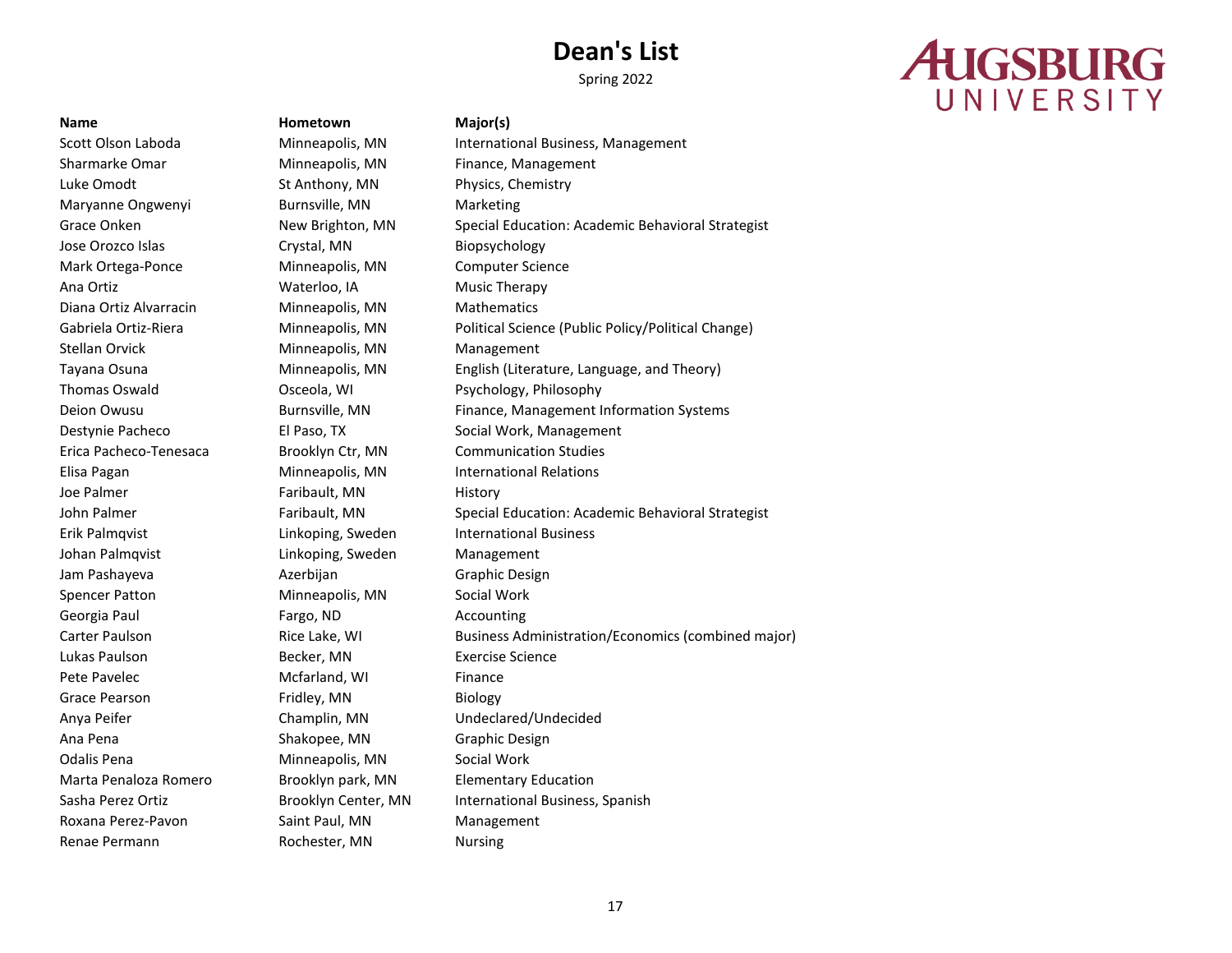Spring 2022

# **AUGSBURG** UNIVERSITY

## **Name Hometown Major(s)**

Cat Peters **Saint Paul, MN** Film (Production) Joe Peterson Victoria, MN Exercise Science Emily Philbrook Minneapolis, MN Sociology Alinase Phiri Albertville, MN Computer Science Chyanne Phravoraxay St. Paul, MN Social Work Ana Pliego Gil **Eagan**, MN Social Work Bryce Podgorsek Cedar, MN Computer Science Jacob Podgorsek Minneapolis, MN Nursing Ethan Poppen Verona, WI Biochemistry Haley Posch Lakeville, MN Psychology Nathan Potts **Vadnais Hts, MN** Marketing Ben Provost St Louis Park, MN Communication Studies Grace Puchaicela **New Hope, MN** Biochemistry Aaron Puent La Crosse, WI Religion Emily Quealy **Plymouth, MN** Biology Michelle Quinde Inamagua Apple Valley, MN Elementary Education Duncan Quinn Saint Paul, MN History Kathryn Ramach Minneapolis, MN New Media Miriam Ramales Pacheco Minneapolis, MN Computer Science Jasmin Ramales Venegas Minneapolis, MN Biology Shelby Ramirez **Burtrum, MN** Management Julia Ramlow Eau Claire, WI Melyssah Randle Bloomington, MN Nursing Tricia Rasmussen **Rochester, MN** Nursing Hailey Rathgeber Dickinson, ND Environmental Studies Tyler Raway **Management** Wyoming, MN Management

Henry Petersen Saint Paul, MN Business Administration/Economics (combined major) Carter Peterson Minneapolis, MN Management Information Systems Amina Pezerovic **Maple Grove, MN** International Business, Marketing Sereirotha Phay **Burnsville, MN** Management Information Systems, Finance Bryn Pohlkamp Hugo, MN Elementary Education, Special Education: Academic Behavioral Strategist Peyton Pooler LeRoy, MN Special Education: Academic Behavioral Strategist Christian Priego Saldivar Maplewood, MN Management Information Systems Joe Ramlet **Minneapolis, MN** Political Science (Public Policy/Political Change) Brandon Ratzloff **Rochester, MN** Exercise Science (Pre-Health Science)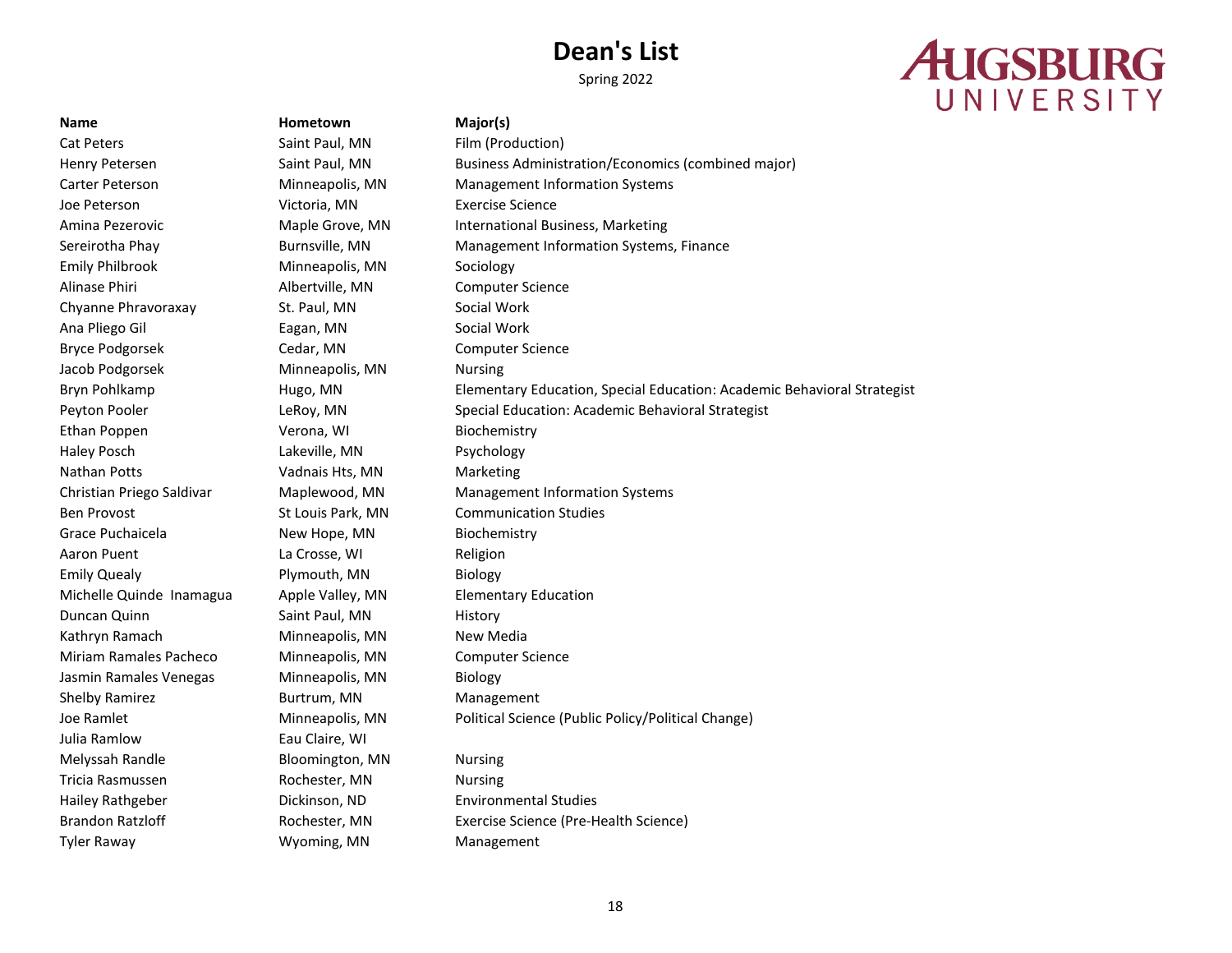Spring 2022

# **AUGSBURG** UNIVERSITY

Michael Redmon **Brighton, MI** International Business Chance Reiniesch Gillespie, IL Film (Production) Toby Reinsma Grand Rapids, MI Elementary Education Ella Reiswig **Albertville, MN** Marketing Alex Relling Columbia Hts, MN Physical Education Daniel Retic **Brooklyn Ctr, MN** Physics John Retterath **Excelsior, MN** Music (Music Business) John Reuss **Woodbury, MN** Spanish Grace Rewey **Edina**, MN **Elementary Education** Melissa Reyes **Bloomington, MN** Sociology Dominic Rieff Sioux Falls, SD Finance Gerardo Rodriguez Rangel Saint Paul, MN Psychology, Spanish Matt Rogge **Eastman, WI** Finance Nick Rogge **Eastman, WI** Biology Kayley Rolf **Eagan, MN** Psychology Piper Romfo Minneapolis, MN Biology Mercedes Romo Eau Claire, WI Exercise Science Maria Rose **Maria Rose** Hugo, MN Exercise Science Owen Rouse **Madison, WI** Undeclared/Undecided Isabella Roy Cloquet, MN Environmental Studies Sydney Royalty **Milwaukee**, WI Finance Alex Ruiz Waukesha, WI Accounting Sarah Runck Courtland, MN Music Therapy

**Name Hometown Major(s)**

Mackenzie Ray Minneapolis, MN Psychology, Mathematics Grant Reichenbacher **Verona, WI Marketing, Management** Danny Reinan Minneapolis, MN Social Work, Theater (Directing/Dramaturgy/Playwriting) Karelly Reyes Alvarado Saint Paul, MN Communication Studies Cody Rieder **Delano, MN** Psychology (Clinical Psychology) Tucker Robinson Montpelier, VT Communication Studies Jenny Rodriguez-Martinez Minneapolis, MN English as a Second Language, Elementary Education Rachel Ronning **Burnsville, MN** Exercise Science (Pre-Health Science) Gabe Rooney **Blaine, MN** Business Administration (Music Business) Vincent Rosa-Chavez Minneapolis, MN Business Administration (Music Business) Bre Roseman Brooklyn Ctr, MN Management Information Systems Annika Rudolph Minneapolis, MN Exercise Science (Pre-Health Science)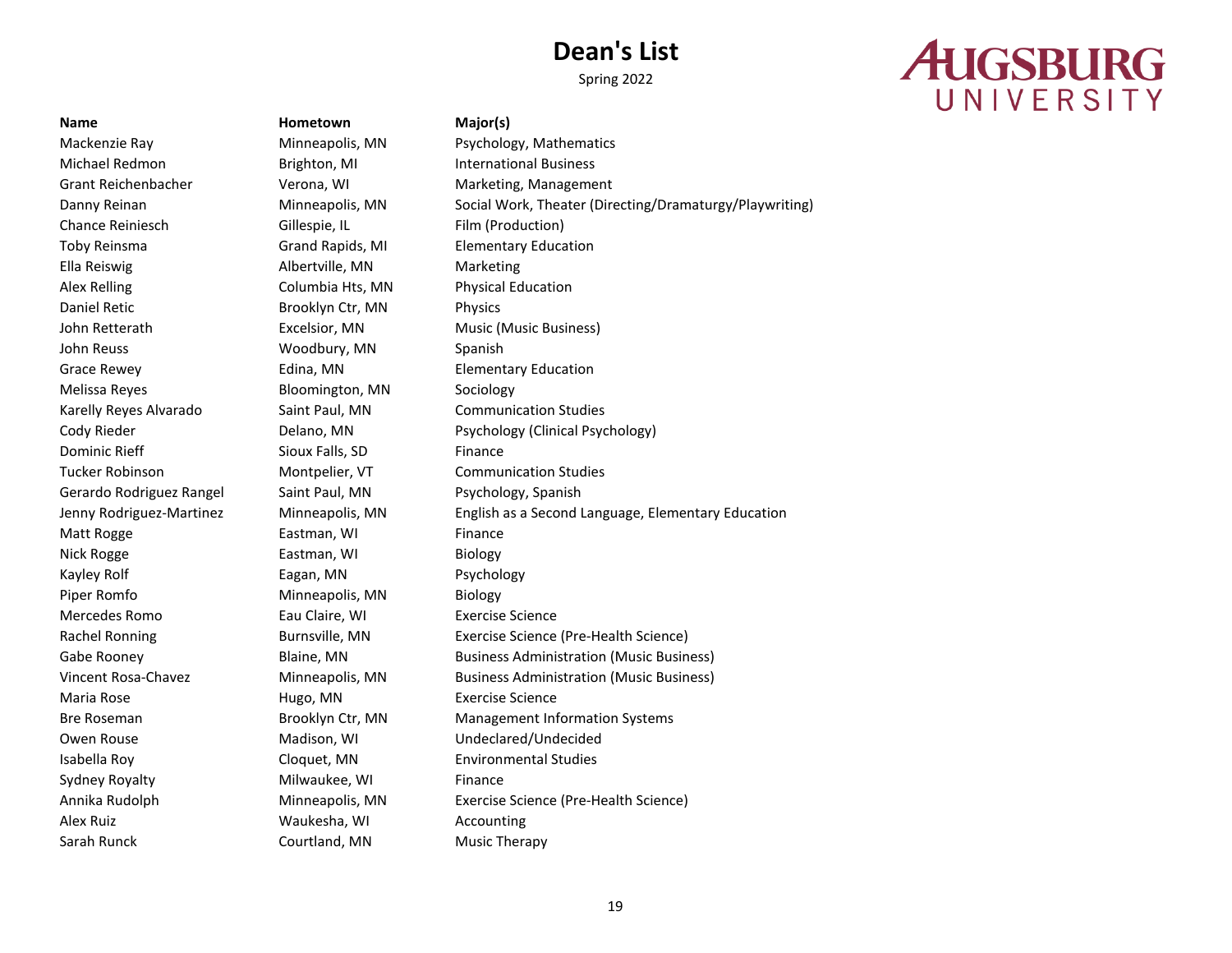Spring 2022

# **AUGSBURG** UNIVERSITY

April Russell Saint Paul, MN Social Work Katelynn Russo Somerset, WI Mathematics Kya Rybachek Mountain Iron, MN Physical Education Sydney Rydel **Forest Lake, MN** Biopsychology Khandakar Saad Minneapolis, MN Computer Science Diana Saballos Rodriguez Minneapolis, MN International Business Barbara Sabino Pina **Apple Valley, MN** Biochemistry Anzal Sahal **Minneapolis**, MN Biochemistry Steven Salz **Maple Grove, MN** Finance Beatriz Sandoval Gomez Shakopee, MN Finance Myia Sarff South St Paul, MN Elementary Education Dunia Sarwary **Columbia Hts, MN** Nursing Christina Sayavong Saint Paul, MN Management Parker Sayles **Minneapolis, MN** Political Science Caden Scales Minneapolis, MN Elementary Education Kerrie Schaefers **Burnsville, MN** Biology Lilia Scheid Stillwater, MN Elementary Education Emma Scherrer Traer, IA Channel Music Therapy Jim Schewe **Minneapolis**, MN Management Bo Schlosser Saint Paul, MN Psychology William Schmidt Maple Grove, MN Finance Dylan Schneider Rochester, MN Management Malia Schubert Mantorville, MN Biology Weston Schug Becker, MN Chemistry Robert Schultz Minneapolis, MN History Tristina Schultz **Minnetonka**, MN Nursing Greg Schwarz **Saint Paul, MN** Computer Science Canaan Seife Minneapolis, MN Accounting

**Name Hometown Major(s)**

Taha Sati **Dayton, MN** Accounting, Management Information Systems Jake Schachter Houston, TX Psychology (Clinical Psychology) Devin Schelske Pocatello, ID Exercise Science (Pre-Health Science) Allyssa Schloesser-Becht Inver Grove heights, MN Theology and Public Leadership Caroline Schon Timmenrode, Germany Theater (Directing/Dramaturgy/Playwriting), History Paul Schroter **Constructs** Otsego, MN Elementary Education (Licensure Only) Beth Schultz **Minnetonka, MN** Special Education: Academic Behavioral Strategist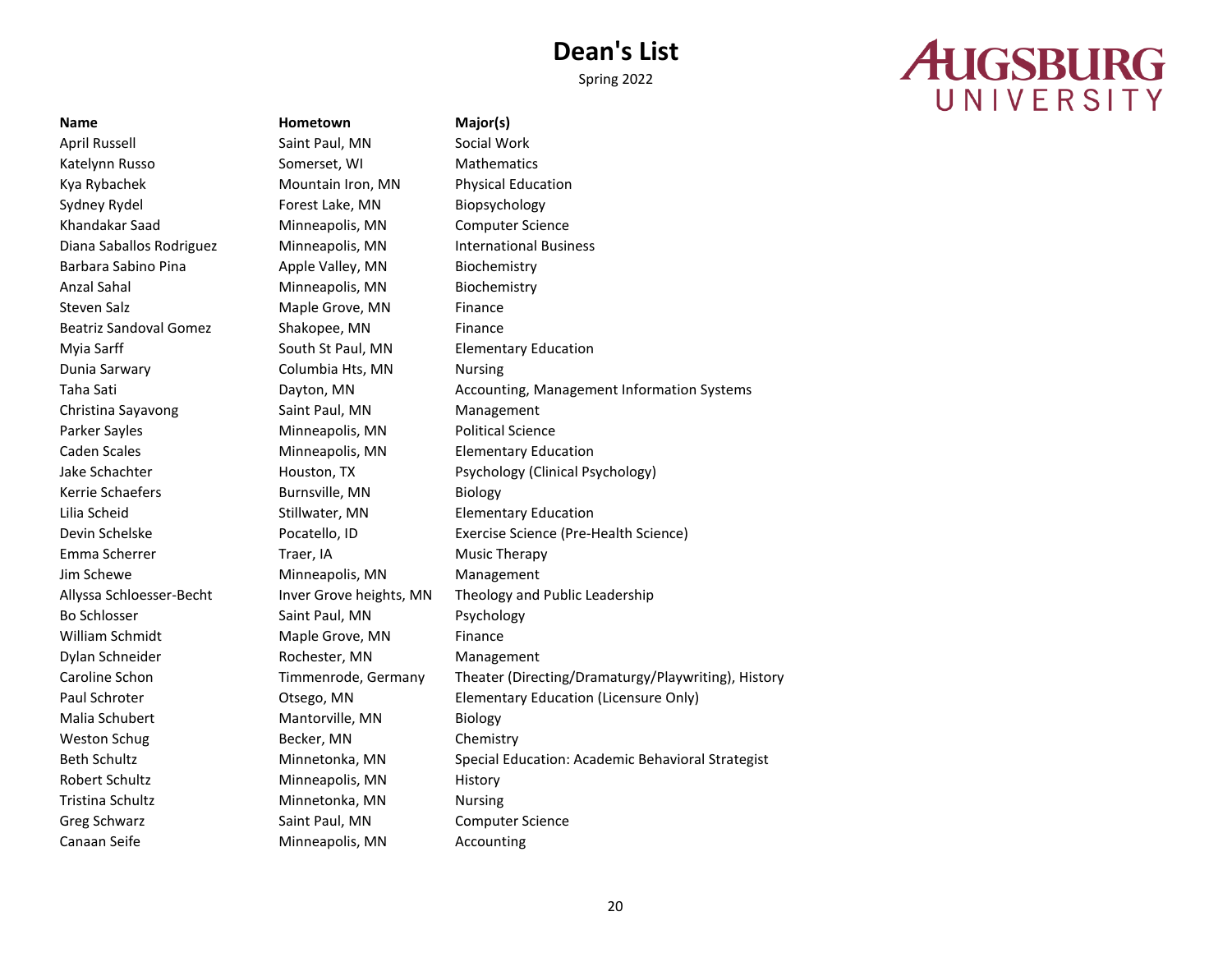Spring 2022

# **AUGSBURG** UNIVERSITY

**Name Hometown Major(s)**

Sillys Seiler Blaine, MN Undeclared/Undecided Peter Shannon Minneapolis, MN Psychology Nasiruddin Shariff Minneapolis, MN Marketing, Management Adam Sharpless **Albuquerque, NM** Accounting Gerald Shepherd Minneapolis, MN Psychology Saryn Sherrell **Minneapolis**, MN Mathematics Emily Shilson Maple Grove, MN Marketing Tyler Shilson **Maple Grove, MN** Finance Kelly Shono **Manhattan Bch, CA** Urban Studies Isabelle Shuster Waconia, MN ACTC Major Maya Sickler Superior, WI Sociology Rashaun Simmons **Albertville, MN** Social Work Tori Simmons Cottage Grove, MN Urban Studies Antayvia Siphapaserth Minneapolis, MN Management Brandon Sjostrand Bloomington, MN Mathematics Izabella Skrivseth Minneapolis, MN Social Work Austin Snyder Green Isle, MN Management Bjorn Solberg **Minneapolis, MN** Physics, Mathematics Carter Sorenson Lengby, MN Finance Jack Sorenson Lakeville, MN Finance Elliot Sponsler **Burnsville, MN** Sociology Bill Spray Saint Paul, MN History Andrew Springhorn Saint Paul, MN Management Ruby Stately **Brooklyn Park, MN** History, Religion Justin Stauffacher **Belle Plaine, MN** Marketing

Kevin Sethre **Minneapolis, MN** History, American Indian Studies Fatiya Sheikh **Minneapolis, MN** Management Information Systems Ubah Shire Minneapolis, MN Psychology (Clinical Psychology) Ki-sook Shrom Shoreview, MN Special Education: ABS (Licensure Only) Zully Sosa Shoreview, MN New Media (Promotional Communication) Bernadette Spray Saint Paul, MN Music Education (Community-Based, non-licensure track) Melinda Stade **Prior Lake, MN** American Indian Studies, Political Science (Pre-Law) Lauren Stadler Coon Rapids, MN Communication Arts/Literature Kennedy Stein **Lake Forest, IL** Exercise Science (Pre-Health Science) Julia Stensaas Minneapolis, MN Psychology (Clinical Psychology)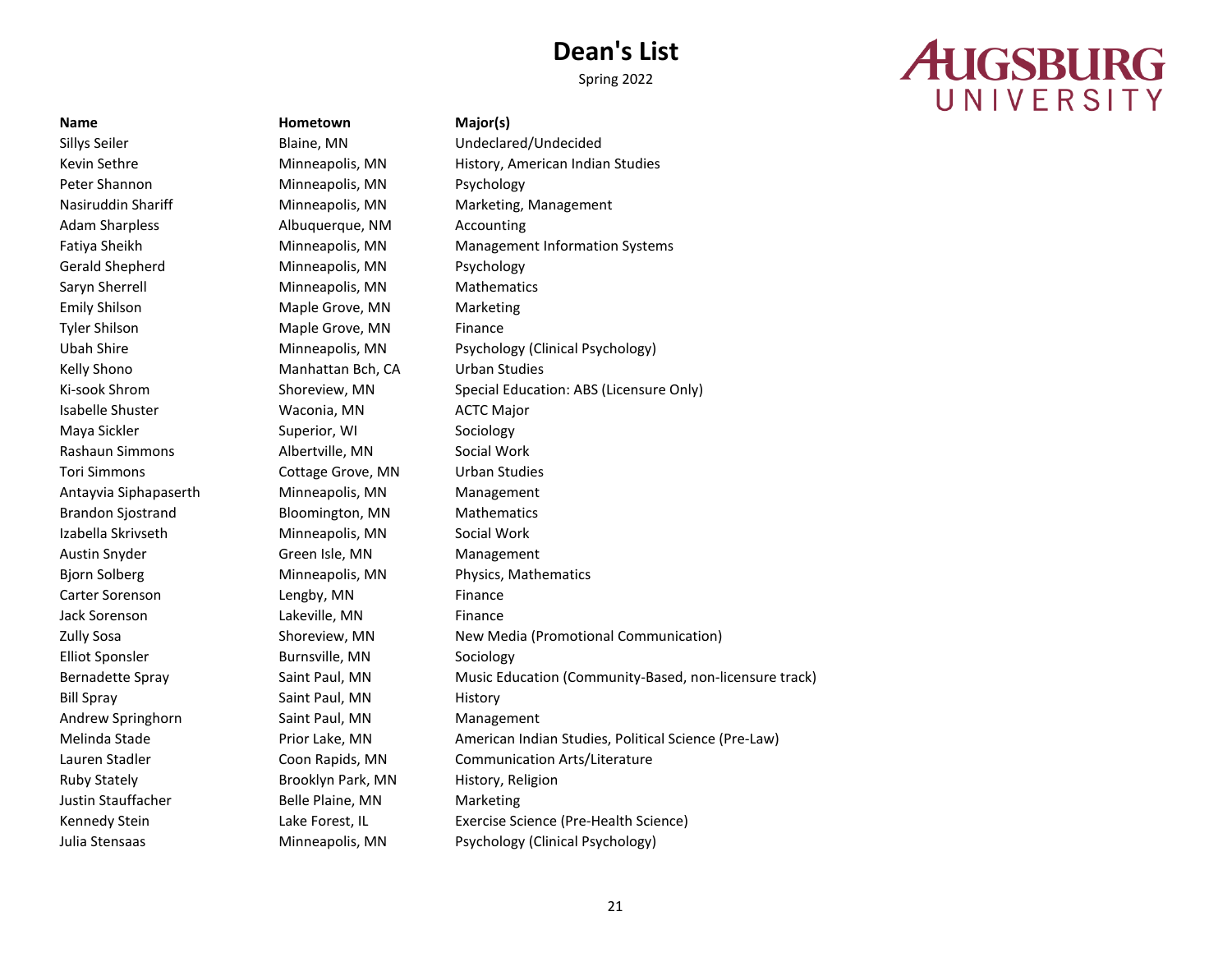Spring 2022

# **AUGSBURG** UNIVERSITY

**Name Hometown Major(s)** Olivia Stensgaard White Bear Lk, MN Social Work Zachary Stewart **Rochester, MN** Finance Edward Stockard Saint Paul, MN Social Work Alieshia Strand Blmng Prairie, MN Nursing Amara Strande Maplewood, MN Music Katie Strombeck **Rochester, MN** Graphic Design Ted Strombeck **Rochester, MN** Computer Science Charlie Stuhl Minneapolis, MN Finance Adam Sylvester Minneapolis, MN Finance Charlotte Taddeo Circle Pines, MN Music Therapy Julio Tapia Hernandez Minneapolis, MN Chemistry Meredith Taylor **Randolph, MN** Psychology Helen Tefera St Louis Park, MN Psychology Ruth Telleria **Minneapolis**, MN Psychology Cynthia Terry **Albertville, MN** Psychology Yuki Teshima Saitama, Japan Music Rebecca Teshome **Rogers, MN** Psychology Simon Tewalt **Minneapolis**, MN Marketing Maddie Theis **Lake Elmo, MN** Management Connor Thorsten Foley, MN Finance, Accounting Alyssa Thull Minneapolis, MN Computer Science Sara Tifft **Minneapolis**, MN Nursing

Nathan Stensaas Minneapolis, MN Undeclared/Undecided Chloe Stockinger Sauk Rapids, MN Exercise Science (Pre-Health Science) Drew Strautman Saint Paul, MN Psychology (Clinical Psychology) Wade Suarez **Mustang, OK** English (Creative Writing) Ella Sutherland Hudson, WI Undeclared/Undecided Luke Swonger Minneapolis, MN Exercise Science (Pre-Health Science) Jang Tenzin Minneapolis, MN Exercise Science (Pre-Health Science) Ella Terman Minneapolis, MN Music Therapy, Psychology Julianna Teske Reedsburg, WI Exercise Science (Pre-Health Science) Jacky Thao **Saint Paul, MN** Music (Music Business), Finance Lexi Thibodeaux Apple Valley, MN Communication Studies Charity Timm Otsego, MN Communication Arts/Literature Amanda Todd Flower Mound, TX Theater (Design/Technical), New Media (Promotional Communication)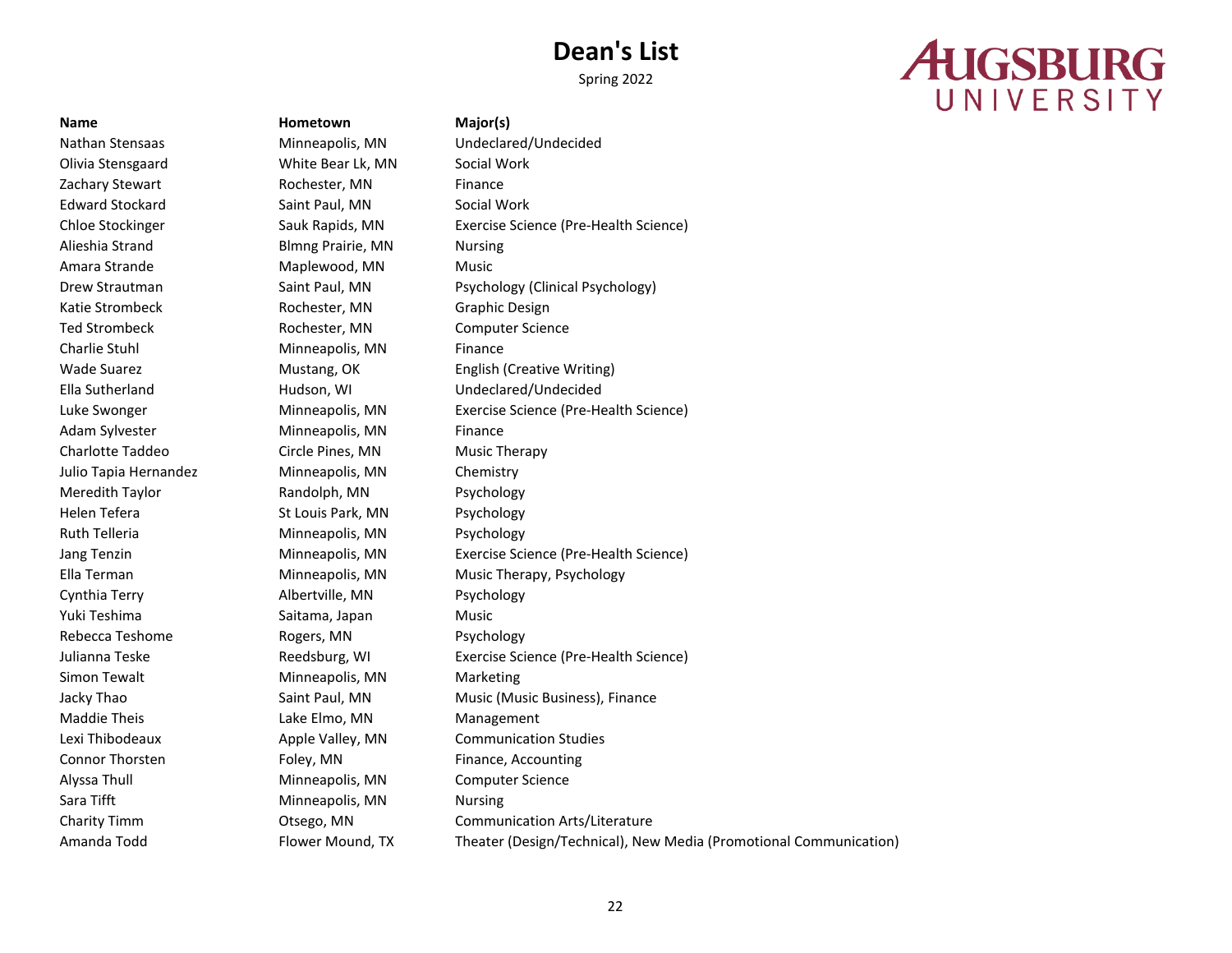# **AUGSBURG** UNIVERSITY

Carson Tomony **Minneapolis, MN** History Elijah Torres Champlin, MN Biology Natalie Torres Shakopee, MN International Business Michelle Torres Shuster Waconia, MN Psychology Jacob Tosto **Saint Paul, MN** History Daniel Toweh Brooklyn Ctr, MN Music Caitlin Tran **Savage, MN** Management, Finance Xavius Tran **Minneapolis, MN** Social Work Braden Tretter Sauk Rapids, MN Marketing Amelia Truong Saint Paul, MN Biology Justin Tverberg Farmington, MN Exercise Science Nate Tyo **Watertown, MN** Communication Studies Josh Udelhofen Janesville, WI Marketing Gavin Upton Coon Rapids, MN Computer Science Wendy Uruchima **Saint Paul, MN** Accounting Amy VanderLeest **Andover, MN** Nursing Duabci Vang Saint Paul, MN Accounting Emily Vang **Maplewood, MN** Marketing Gloria Vang Naplewood, MN Marketing Sheridan Vang **Ramsey, MN** Finance Evan Vann **Minneapolis, MN** History Markeda Varkpeh **Hopkins, MN** Psychology Sabrina Velazquez **Burnsville, MN** Biopsychology Angel Velazquez Olmedo Minneapolis, MN Political Science Marie Venberg - Baete Minneapolis, MN Environmental Studies Maggie Venhuizen Mora, MN Studio Art Ella Vickerman Minneapolis, MN Graphic Design Kendra Victoria-Mingo Maple Grove, MN Elementary Education Jose Vidales-Fragoso Eagan, MN Psychology

**Name Hometown Major(s)**

Blair Tommelein Minneapolis, MN Psychology (Clinical Psychology) Jason Totaram **Blaine, MN** Management Information Systems, Management Information Systems, Management Lindsey Trotter Fargo, ND Political Science (Pre-Law) Karen Vang **Minneapolis, MN** Elementary Education (Mathematics) Ntsaisnag Vang Maplewood, MN Sociology, Psychology (Clinical Psychology) Taya Viker **Morris, MN** Exercise Science (Pre-Health Science)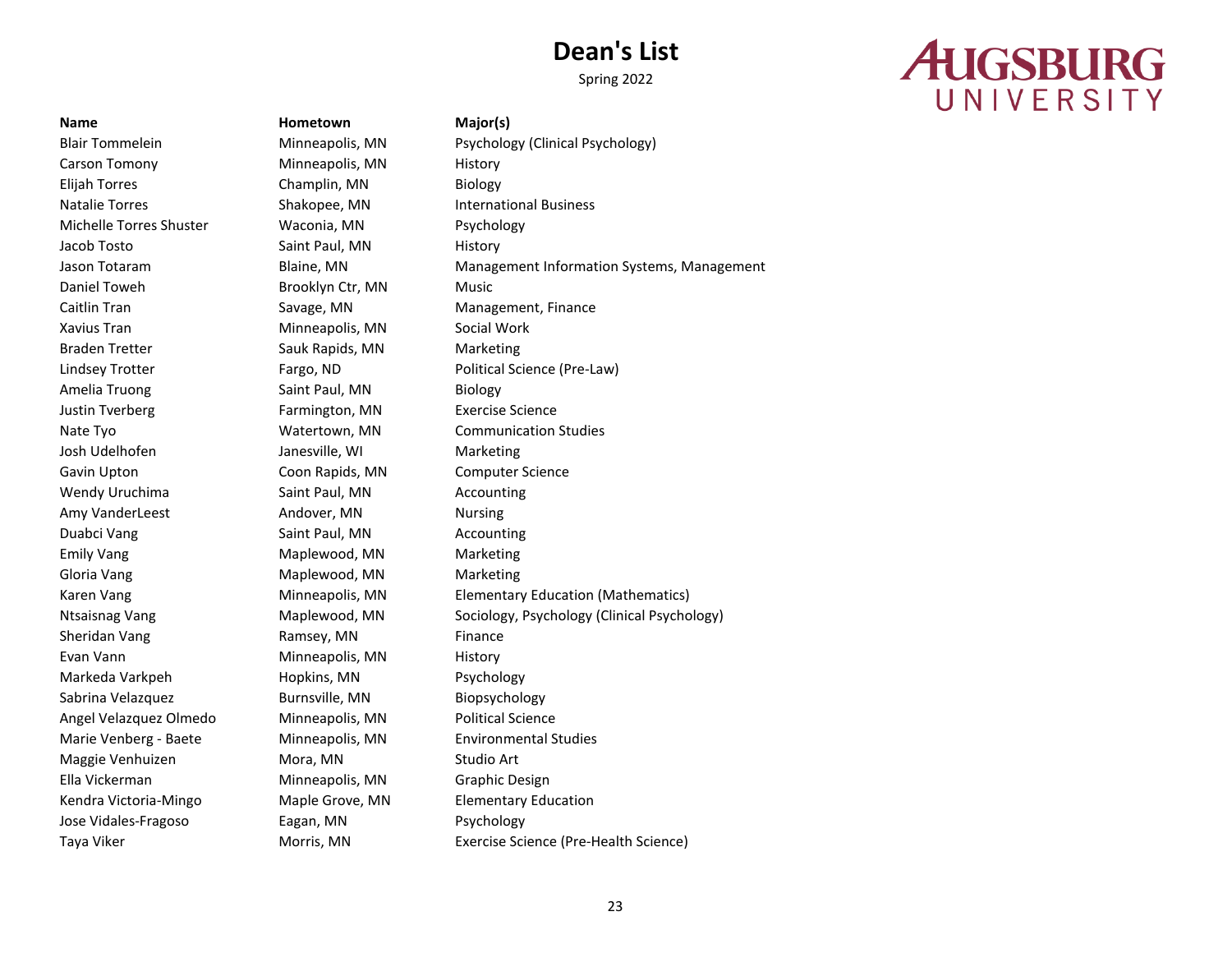Spring 2022

# **AUGSBURG** UNIVERSITY

Nikita Vinogradov Saint Paul, MN English Angel Vo **Blaine, MN** Computer Science Savannah Vold **Rochester, MN** Exercise Science Michelle Voss Minneapolis, MN Nursing Destiny Vue **Maplewood, MN** Management Samuel Vyletelka **Zilina, Slovakia** Management Shelby Waldon **White Bear Lk, MN** Social Work Joseph Walker St. Paul, MN Computer Science Brieanne Wangen Blmng Prairie, MN Nursing Amarya Ward-West Minneapolis, MN Psychology Halah Warner **Plymouth, MN** Mathematics Issa Wazwaz Maple Grove, MN International Business Blaine Weber **Brooklyn Park, MN** Graphic Design Corrine Werckman Minneapolis, MN Film (Production) Andrew Werlein Minneapolis, MN Marketing Alexis West **Coon Rapids, MN** Mathematics MJ Whitaker-Long Madison, WI Environmental Studies Maisah Wilson Menomonie, WI Management Julia Win **Saint Paul, MN** Social Work Lorraine Wongbi Ramsey, MN Biopsychology Nick Woodward Minneapolis, MN Marketing Jacob Wormer **Belle Plaine, MN** Graphic Design Luke Wright Woodbury, MN Computer Science

**Name Hometown Major(s)** Sarah Vilhauer **Rosemount, MN** Finance

Paul Villerius **Minneapolis, MN** New Media (Game Design), English (Creative Writing) David Vincze Saint Paul, MN Undeclared/Undecided Kiley Wahlin **Minneapolis, MN** Management, Marketing Sana Wazwaz Spring Lk Pk, MN Political Science, English (Creative Writing) Lauren Weiland Brooklyn Park, MN Computer Science, Mathematics Durham Welch Saint Cloud, MN Undeclared/Undecided Carter Wendroth Saint Peter, MN Exercise Science (Pre-Health Science) Greta Wiese **Excelsior, MN** English (Literature, Language, and Theory) Natty Woldeyes **Inver Grove, MN** Computer Science, Music (Music Business) Bereket Wondimu Minneapolis, MN Exercise Science (Pre-Health Science) Lexci Wuorenma **Andover, MN** Biology, Environmental Studies